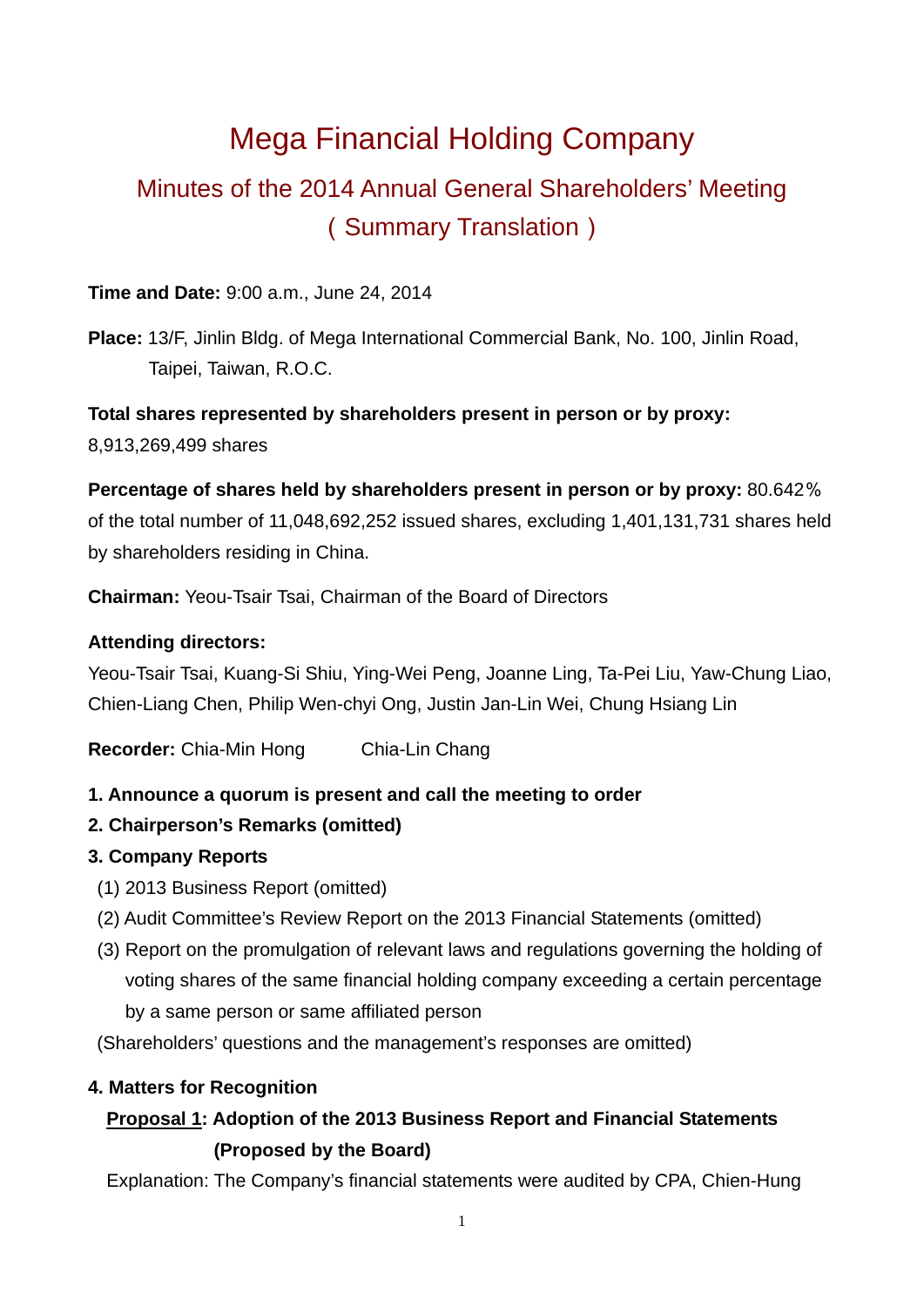Chou and King-Tse Huang, of PricewaterhouseCoopers, Taiwan. The Consolidated Financial Statements described above and the Business Report of 2013 have been authorized by the Board and examined by the Audit Committee. The 2013 Business Report (omitted) and Financial Statements are attached as Attachment 1.

(Shareholders' questions and the management's responses are omitted) Voting results:

|                 | Number of Votes | Percentage |
|-----------------|-----------------|------------|
| Votes in favor  | 7,694,809,021   | 86.33%     |
| Votes against   | 788,387         | 0.01%      |
| Votes abstained | 1,217,553,434   | 13.66%     |

Shares present at the time of voting: 8,913,150,842

**RESOLVED,** that the 2013 Business Report and Financial Statements be and hereby were accepted as submitted.

# **Proposal 2: Adoption of the Proposal for Distribution of 2013 Earnings (Proposed by the Board)**

- Explanation: 1. The proposal is handled pursuant to Article 228 of the Company Act and Article 31 of the Company's Articles of Incorporation.
	- 2. The Company's 2013 earning was audited by PricewaterhouseCoopers, Taiwan. The Company's beginning retained earnings are NT\$16,564,547,378, which after deducting adjustment for adoption of TIFRS NT\$120,870,273 and appropriation of special reserve for first-time adoption of TIFRS NT\$1,730,767,312, adding reverse of special reserve for first-time adoption of TIFRS NT\$21,399,956, and deducting retained earnings decreased due to actuarial pension loss NT\$456,630,454, the adjusted retained earnings are NT\$14,277,679,295. The adjusted retained earnings after adding the Company's 2013 earnings NT\$22,489,233,123 and deducting the legal reserve NT\$2,248,923,312, the distributable earnings are NT\$34,517,989,106. Pursuant to the Company's Articles of Incorporation and related regulation, the Board of Directors is proposed to distribute the dividends as follows:

(1) NT\$ 1.11 per share in cash with aggregate cash dividends of NT\$13,819,304,621.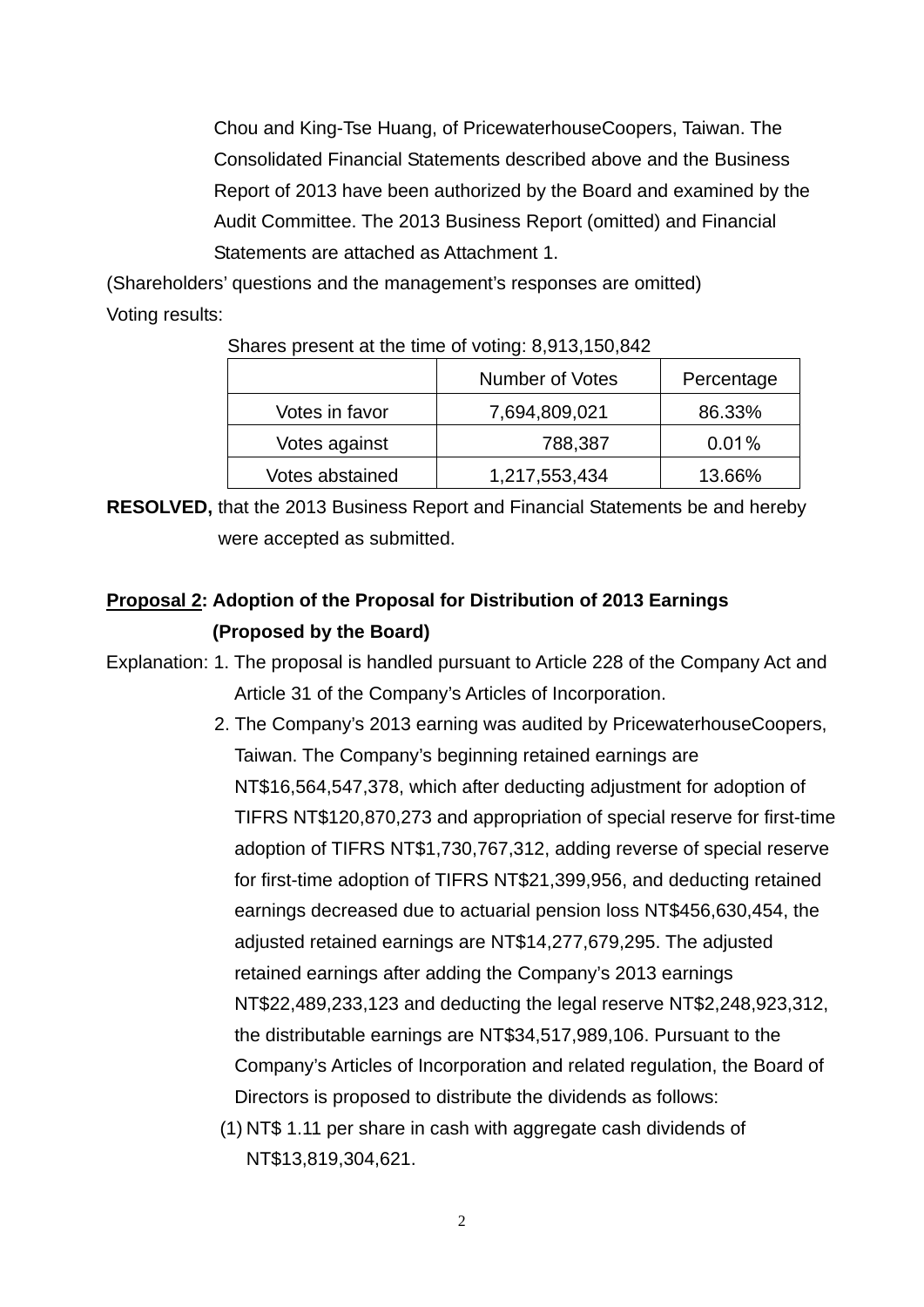- (2) Remuneration to directors in cash of NT\$101,201,000, and employee profit sharing in cash for NT\$10,150,000, which have been recognized as 2013 expenses. Remuneration to directors increases NT\$73,836 versus booking amount due to CPA's adjustment of 2013 earnings, and employee profit sharing decreases NT\$96,685 versus booking amount due to difference of estimation. The differences would be treated as changes in accounting estimation of 2014.
- 3. To accommodate the adoption of income tax integration, the 2013 earnings shall be applied to the funds of dividends distribution first.
- 4. After this proposal is approved by the annual general shareholders' meeting, the board is authorized to set the ex-dividend date.
- 5. If the number of shares outstanding is changed due to share buyback, transfer, conversion, cancellation of treasury shares or other circumstances, the board is authorized to adjust the dividend pay out ratio based on the cash dividend resolved to be distributed and the number of shares outstanding on the ex-dividend date.

6. The 2013 Profit Distribution Proposal is attached as Attachment 2.

(Shareholders' questions and the management's responses are omitted) Voting results:

|                 | Number of Votes | Percentage |
|-----------------|-----------------|------------|
| Votes in favor  | 7,670,050,207   | 86.05%     |
| Votes against   | 70,743,394      | $0.79\%$   |
| Votes abstained | 1,172,475,595   | 13.16%     |

Shares present at the time of voting: 8,913,269,196

**RESOLVED,** that the above proposal for distribution of 2013 earnings be and hereby was accepted as proposed.

### **5. Matters for Discussion**

### **Proposal 1: Amendment to the Company's Articles of Incorporation (Proposed by the Board)**

- Explanation: 1. To conform to the needs of capitalization for future development, the Article 6 of the Company's Articles of Incorporation is to be amended to raise the authorized capital from NT\$140 billion to NT\$220 billion. The Article 33 will also be amended to update the revision date.
	- 2. Comparison of the Amended Articles of the Company's Articles of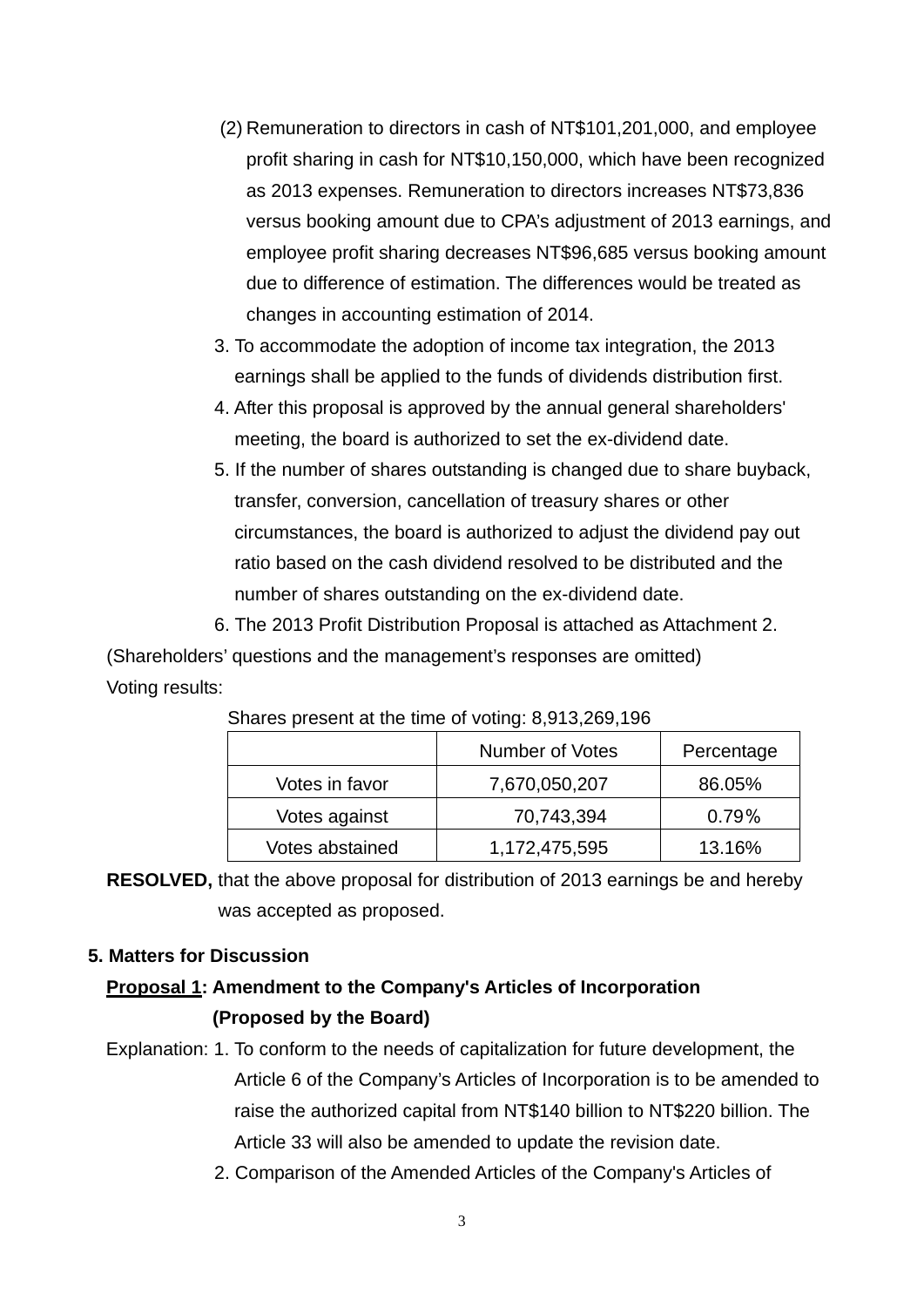Incorporation is omitted.

(Shareholders' questions and the management's responses are omitted) Voting results:

|                 | <b>Number of Votes</b> | Percentage |  |  |  |  |  |  |  |
|-----------------|------------------------|------------|--|--|--|--|--|--|--|
| Votes in favor  | 7,189,422,086          | 80.66%     |  |  |  |  |  |  |  |
| Votes against   | 125,639,506            | 1.41%      |  |  |  |  |  |  |  |
| Votes abstained | 1,598,207,907          | 17.93%     |  |  |  |  |  |  |  |

Shares present at the time of voting: 8,913,269,499

**RESOLVED,** that the above proposal be and hereby was approved as proposed.

# **Proposal 2: Amendment to the Company's "Procedures for Derivatives Trading" (Proposed by the Board)**

- Explanation: 1. In order to comply with the amendment made to the Regulations Governing the Acquisition or Disposal of Assets by Public Companies, promulgated by FSC on Dec. 30, 2013 and adapt to business requirement, it is proposed that some Articles of the Company's "Procedures for Derivatives Trading" be amended. The key points of these amendments are provided as follows:
	- (1) Specifying derivative trading is explicitly for hedging purpose. (Article 3)
	- (2) Specifying derivative transactions explicitly should be proposed to the upcoming meeting of board of directors. (Article 5)
	- (3) Adding the procedures for the Company to engage in derivative transactions with related parties. (Article 6)
	- (4) Adding the risk management measures the Company should adopt when engaging in derivative transactions. (Article 12)
	- (5) Specifying that material derivative transactions and amendment, or set-up of "Procedures for Derivatives Trading" explicitly should be passed by the Audit Committee, if not passed, may be passed by the majority of two thirds of all Directors. (Article 17)
	- (6) In line with the set-up of Audit Committee, the wording of supervisors will be amended to the wording of Audit Committee. (Article 15 and 18)
	- 2. Comparison of the Amended Provisions of the "Procedures for Derivatives Trading". is omitted.

(Shareholders' questions and the management's responses are omitted)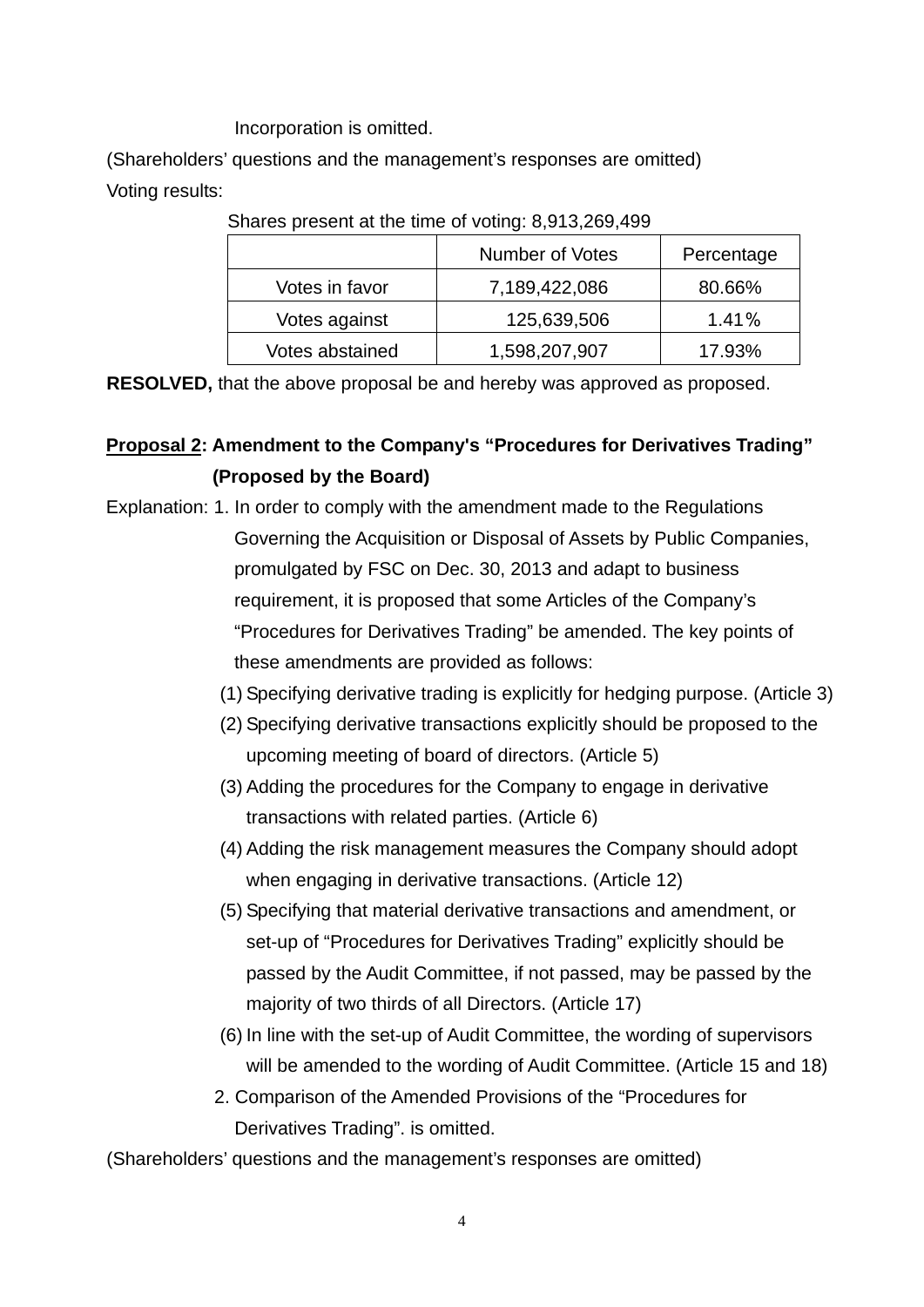Voting results:

| Undred present at the time or voting. 0,010,200, 700 |                 |            |  |  |  |  |  |  |  |  |
|------------------------------------------------------|-----------------|------------|--|--|--|--|--|--|--|--|
|                                                      | Number of Votes | Percentage |  |  |  |  |  |  |  |  |
| Votes in favor                                       | 7,294,074,119   | 81.83%     |  |  |  |  |  |  |  |  |
| Votes against                                        | 67,577,184      | 0.76%      |  |  |  |  |  |  |  |  |
| Votes abstained                                      | 1,551,618,196   | 17.41%     |  |  |  |  |  |  |  |  |

Shares present at the time of voting: 8,913,269,499

**RESOLVED,** that the above proposal be and hereby was approved as proposed.

## **Proposal 3: Amendment to the Company's "Procedures for Acquisition or Disposal of Assets" (Proposed by the Board)**

- Explanation: 1. In order to comply with the amendments made to the Regulations Governing the Acquisition or Disposal of Assets by Public Companies promulgated by FSC on Dec. 30, 2013, the Board is proposed to amend the Articles of Incorporation. The key points of the amendment are provided as follows:
	- (1) In comply with the wording used by International Financial Reporting Standards, revising the wording of other fixed assets and machinery equipments used for businesses, and the definition of related parties and subsidiary as well. (Article 3~4 to 6~7 and 12~13, 25)
	- (2) Explicitly specifying that intangible asset transactions with government institutions do not need an independent auditor's opinion on the reasonableness of the transaction price. (Article 9)
	- (3) Explicitly specifying that transactions of government bonds, domestic money market funds, RP, RS etc., do not require prior approval of the Audit Committee and the Board of Directors. (Article 13)
	- (4) Adding new article that the evaluation approach specified in Articles 14~16 on acquirement of real property from a related party, should not apply to the real property acquired through engaging a related party to build the real property. (Article 14)
	- (5) Specifying that subscriptions and redemptions of the domestic money market funds are not subject to the public announcement requirements. (Article 25)
	- 2. Comparison of the Amended Provisions of the "Procedures for Acquisition or Disposal of Assets" is omitted.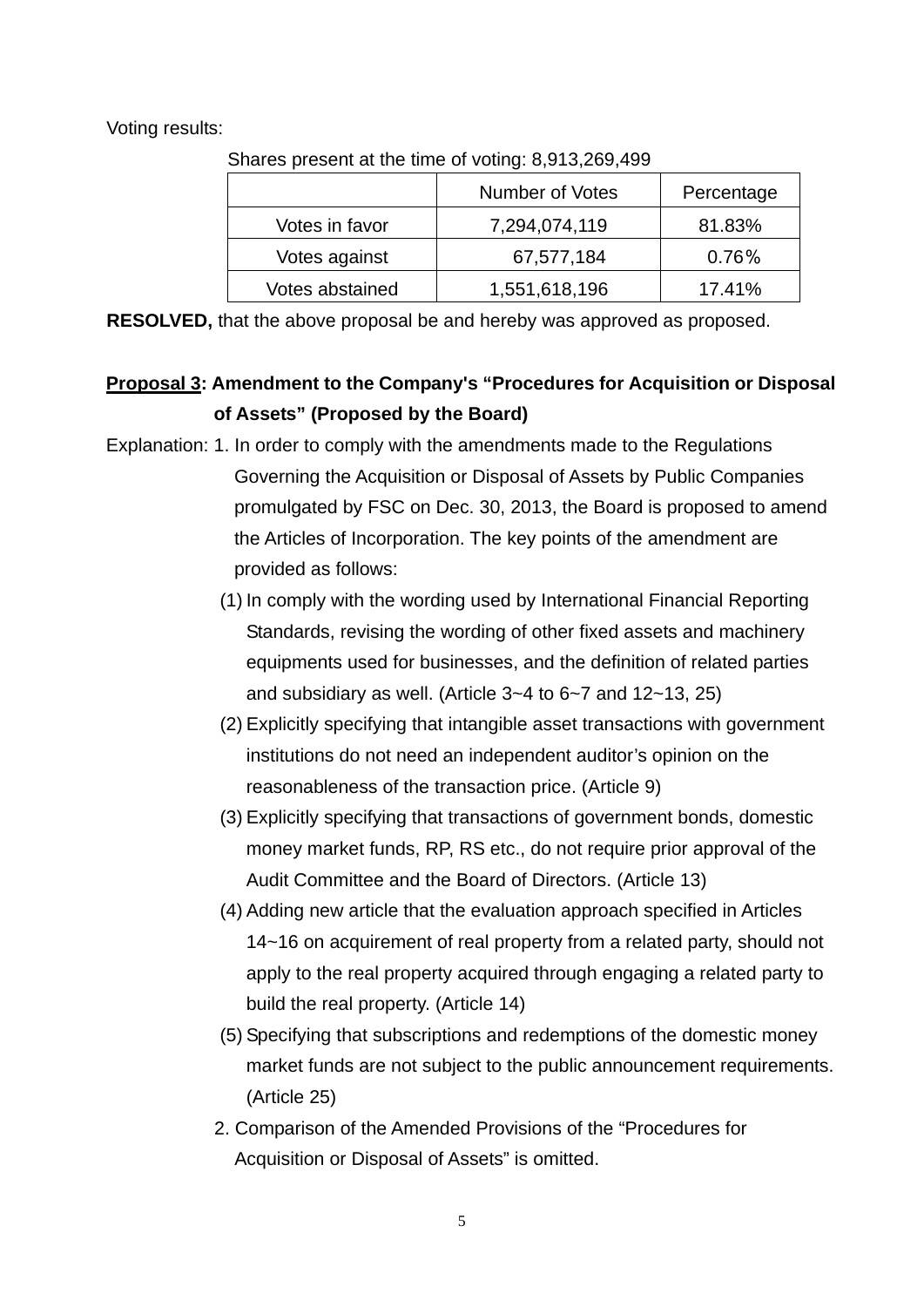Voting results:

| $\frac{1}{2}$   |                 |            |  |  |  |  |  |  |  |
|-----------------|-----------------|------------|--|--|--|--|--|--|--|
|                 | Number of Votes | Percentage |  |  |  |  |  |  |  |
| Votes in favor  | 7,294,093,143   | 81.83%     |  |  |  |  |  |  |  |
| Votes against   | 67,544,761      | 0.76%      |  |  |  |  |  |  |  |
| Votes abstained | 1,551,631,595   | 17.41%     |  |  |  |  |  |  |  |

Shares present at the time of voting: 8,913,269,499

**RESOLVED,** that the above proposal be and hereby was approved as proposed.

# **Proposal 4: Proposal for releasing the prohibition on some of the Board members from participation in competitive business. (Proposed by the Board)**

- Explanation: 1. In accordance with Article 209 of the Company Act, a director who does anything for himself or on behalf of another person that is within the scope of the company's business, shall explain to the shareholders' meeting the essential contents of such an act and secure its approval.
	- 2. Some directors who participate in the operations of another company that engages in the same or similar business as the Company, have not obtained the approval from the shareholders' meeting. It is proposed that the shareholders' meeting release the following directors from the non-competition restrictions according to the Article 209 of the Company Act.

| Name of Director      | <b>Concurrent Position</b>             | <b>Position Held</b> |
|-----------------------|----------------------------------------|----------------------|
| Ministry of Finance   | Hua Nan Financial Holdings Co., Ltd.   | <b>Director</b>      |
|                       | Taiwan Financial Asset Service Corp.   | <b>Director</b>      |
| <b>Bank of Taiwan</b> | BankTaiwan Insurance Brokers Co., Ltd. | <b>Director</b>      |
|                       | Taiwan Futures Exchange Corp.          | <b>Director</b>      |
| Wen-Chyi Ong          | Chunghwa Post Co., Ltd                 | Chairman             |

(Shareholders' questions and the management's responses are omitted) Voting results:

> Shares present at the time of voting, excluding recusal shares due to conflict of interest: 7,122,436,044

|                | Number of Votes | Percentage |  |  |  |  |
|----------------|-----------------|------------|--|--|--|--|
| Votes in favor | 5,505,743,675   | 77.30%     |  |  |  |  |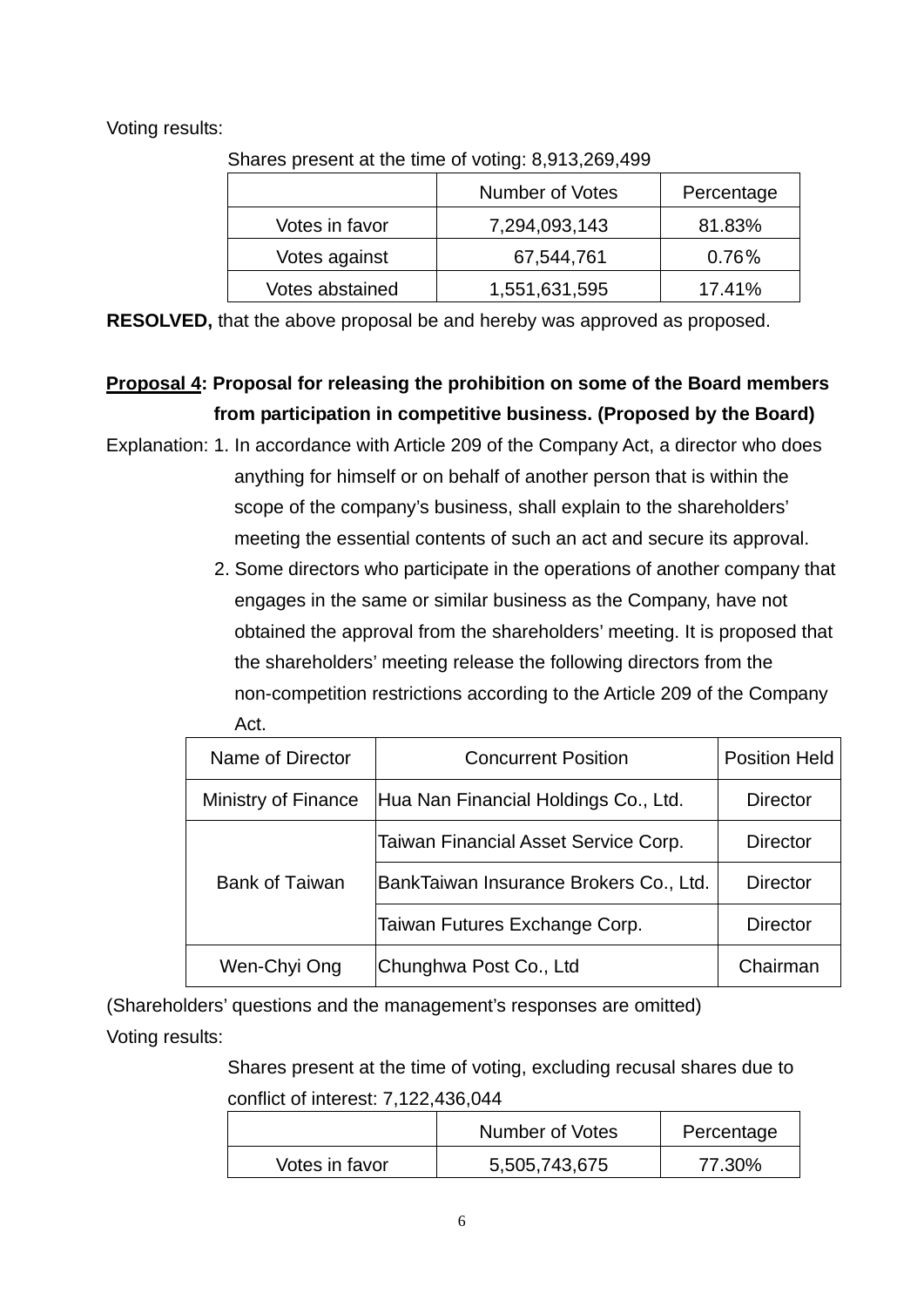| Votes against   | 68,057,690    | $0.96\%$ |  |  |  |
|-----------------|---------------|----------|--|--|--|
| Votes abstained | 1,548,634,679 | 21.74%   |  |  |  |

**RESOLVED,** that the above proposal be and hereby was approved as proposed.

### **6. Questions and Motions**

(Shareholders' questions and the management's responses are omitted)

### **7. Adjournment: 13:45 p.m.**

# **Attachment 1: The 2013 Financial Statements Attachment 2: The 2013 Profit Distribution Proposal**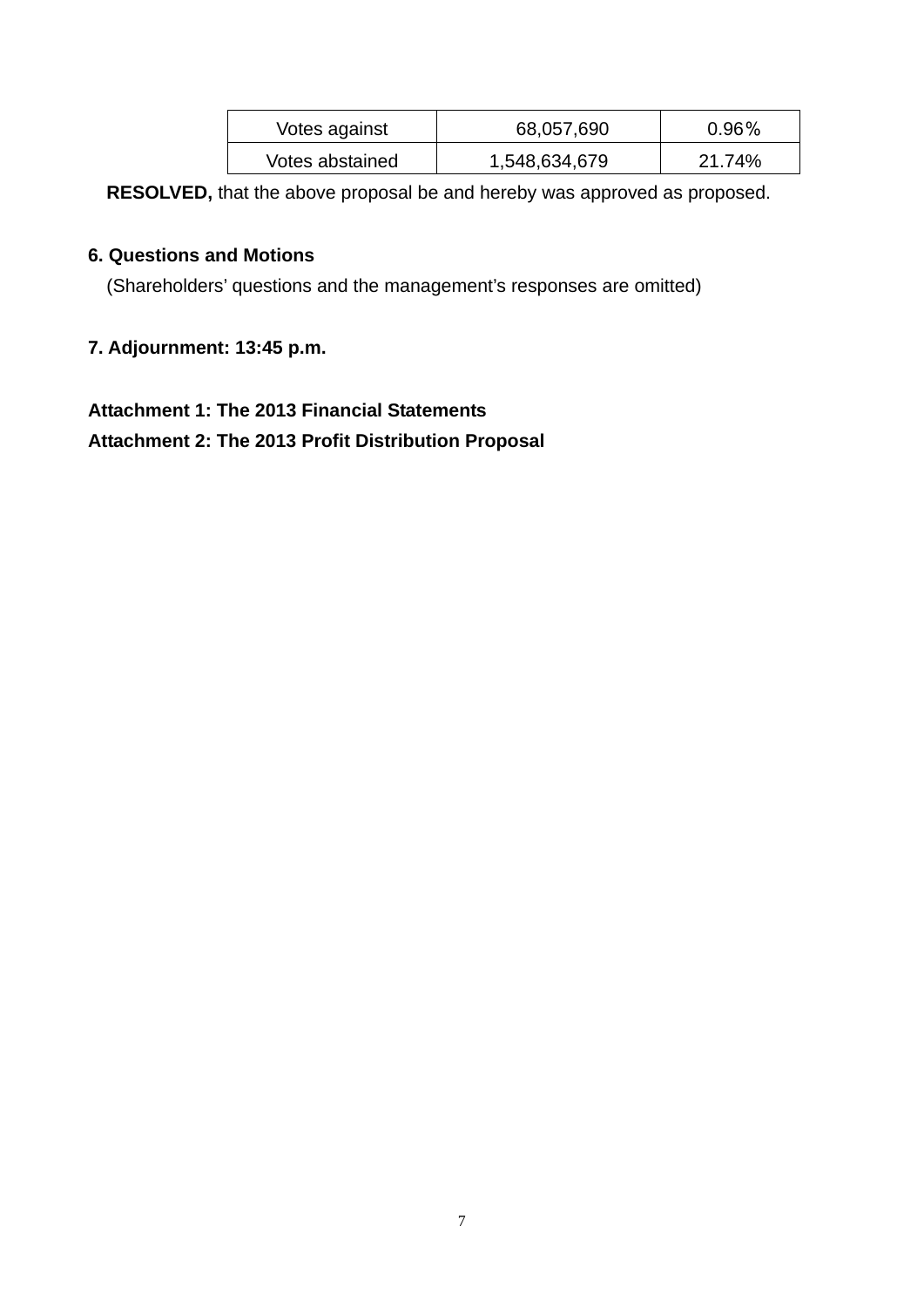### **Attachment 1**

#### PWCR13000232

#### **Report of Independent Accountants**

To the Board of Directors and Stockholders

Mega Financial Holding Co., Ltd.

We have audited the accompanying consolidated balance sheets of Mega Financial Holding Co., Ltd. and its subsidiaries (collectively the "Mega Group") as of December 31, 2013, December 31, 2012, and January 1, 2012, and the related consolidated statements of comprehensive income, of changes in equity and of cash flows for the years ended December 31, 2013 and 2012. These consolidated financial statements are the responsibility of the Mega Group's management. Our responsibility is to express an opinion on these consolidated financial statements based on our audits.

We conducted our audits in accordance with the "Regulations Governing Auditing and Attestation of Financial Statements of Financial Institutions by Certified Public Accountants" and generally accepted auditing standards in the Republic of China. Those standards require that we plan and perform the audit to obtain reasonable assurance about whether the financial statements are free of material misstatement. An audit includes examining, on a test basis, evidence supporting the amounts and disclosures in the financial statements. An audit also includes assessing the accounting principles used and significant estimates made by management, as well as evaluating the overall financial statement presentation. We believe that our audits provide a reasonable basis for our opinion.

In our opinion, the consolidated financial statements referred to above present fairly, in all material respects, the financial position of Mega Group as of December 31, 2013, December 31, 2012, and January 1, 2012 and their financial performance and cash flows for the years ended December 31, 2013 and 2012 in conformity with the "Regulations Governing the Preparation of Financial Reports by Financial Holding Companies", "Regulations Governing the Preparation of Financial Reports by Public Banks", "Regulations Governing the Preparation of Financial Reports by Public Held Bills Finance Companies", "Regulations Governing the Preparation of Financial Reports by Securities Firms", "Regulations Governing the Preparation of Financial Reports by Futures Commission Merchants", "Regulations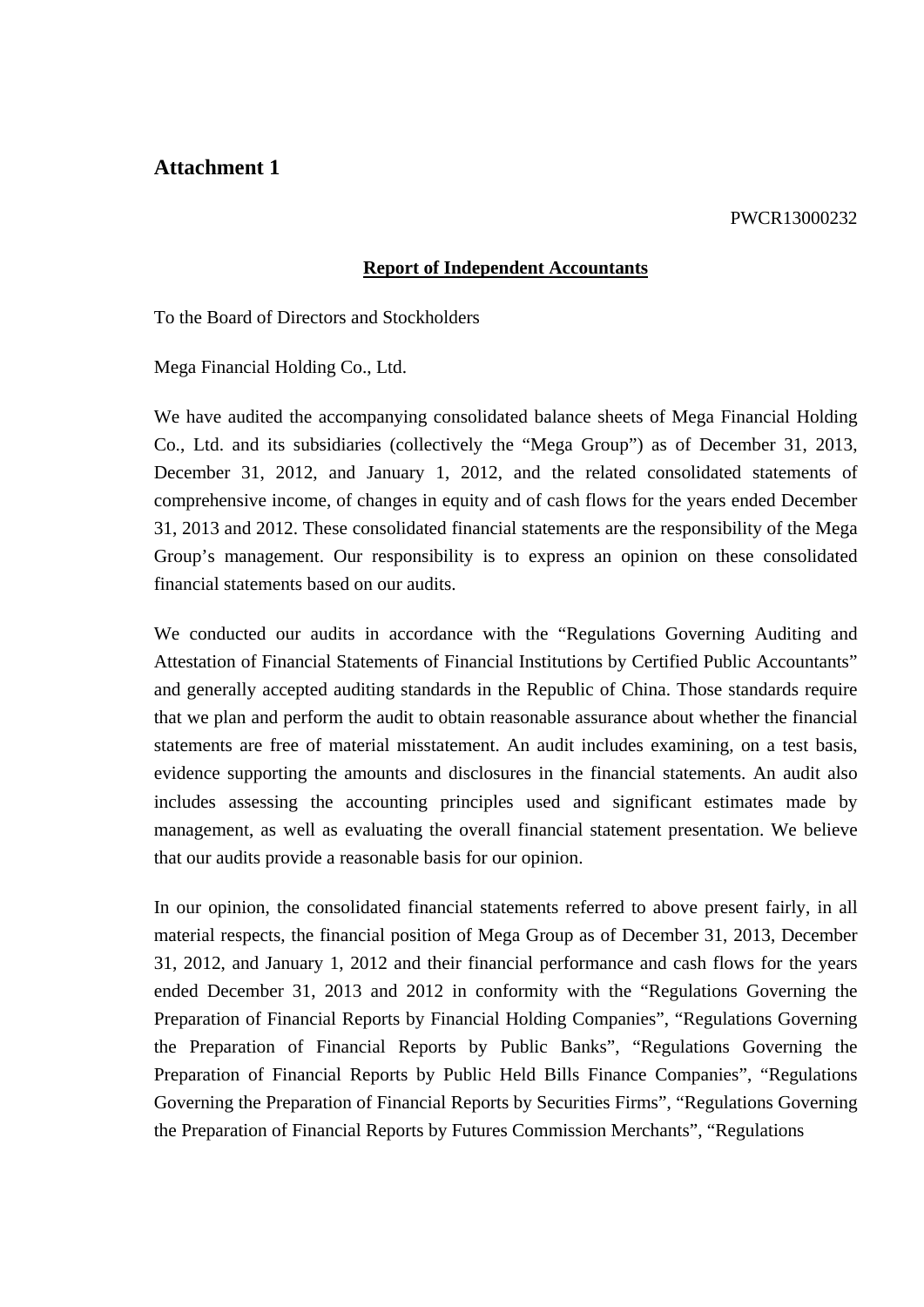Governing the Preparation of Financial Reports by Enterprises Engaging in Insurance", "Regulations Governing the Preparation of Financial Reports by Securities Issuers" ,"Regulations Governing the Preparation of Financial Statements by Securities Issuers" and the International Financial Reporting Standards, International Accounting Standards, IFRIC Interpretations and SIC Interpretations as endorsed by the Financial Supervisory Commission(FSC).

March 26, 2014

**-----------------------------------------------------------------------------------------------------------------**

The accompanying consolidated financial statements are not intended to present the financial position and results of operations and cash flows in accordance with accounting principles generally accepted in countries and jurisdictions other than the Republic of China. The standards, procedures and practices in the Republic of China governing the audit of such consolidated financial statements may differ from those generally accepted in countries and jurisdictions other than the Republic of China. Accordingly, the accompanying consolidated financial statements and audit report of independent accountants are not intended for use by those who are not informed about the accounting principles or auditing standards generally accepted in the Republic of China, and their applications in practice.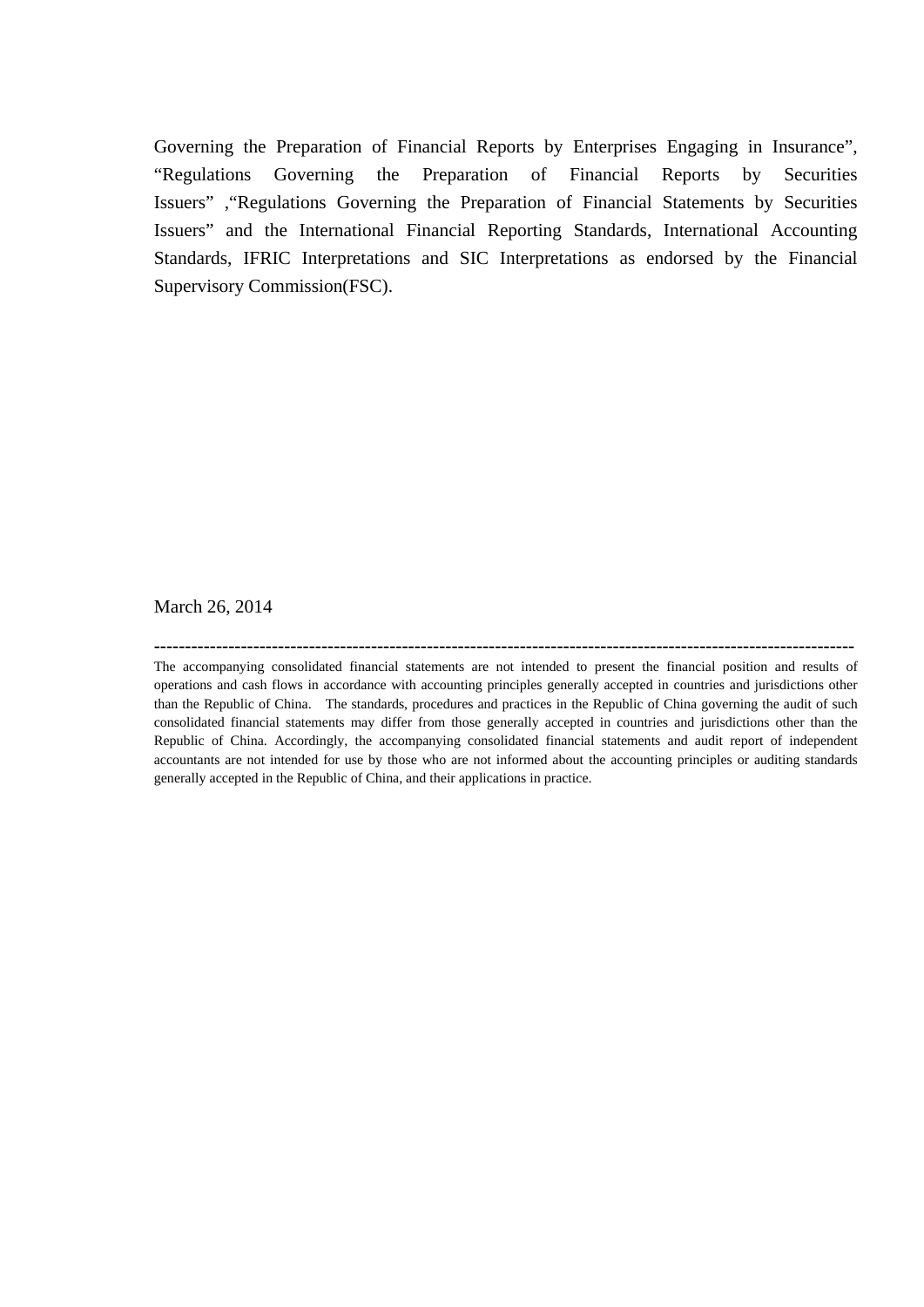#### MEGA FINANCIAL HOLDING CO., LTD. AND ITS SUBSIDIARIES

CONSOLIDATED BALANCE SHEETS

#### (EXPRESSED IN THOUSANDS OF DOLLARS)

|                                                            |                   |    |                   |                | (Exchange rate of NT\$29.775 to US\$1:00 at December 31, 2013) |                 |  |  |  |
|------------------------------------------------------------|-------------------|----|-------------------|----------------|----------------------------------------------------------------|-----------------|--|--|--|
|                                                            |                   |    | December 31, 2013 |                | December 31, 2012                                              | January 1, 2012 |  |  |  |
| <b>ASSETS</b>                                              | <b>Notes</b>      |    | NT\$              | US\$           | NT\$                                                           | NT\$            |  |  |  |
| <b>ASSETS</b>                                              |                   |    |                   |                |                                                                |                 |  |  |  |
| Cash and cash equivalents                                  | 6(1)              | \$ | 367,990,287\$     | 12,359,036 \$  | 313,428,092 \$                                                 | 323, 103, 740   |  |  |  |
| Due from the Central Bank and call loans to banks          | 6(2)              |    | 183,257,144       | 6,154,732      | 145,062,037                                                    | 180,399,521     |  |  |  |
| Financial assets at fair value through profit or loss      | 6(3)              |    | 195,800,759       | 6,576,012      | 184,716,442                                                    | 189,200,685     |  |  |  |
| Available-for-sale financial assets, net                   | $6(7)$ and 12     |    | 272,943,633       | 9,166,873      | 223, 271, 043                                                  | 164,382,740     |  |  |  |
| Bills and bonds purchased under resale agreements          |                   |    | 2,585,345         | 86,829         | 2,282,052                                                      | 1,360,685       |  |  |  |
| Receivables, net                                           | 6(4)(5)           |    | 184,587,941       | 6,199,427      | 122,685,220                                                    | 107,559,026     |  |  |  |
| Current income tax assets                                  |                   |    | 921,969           | 30,965         | 953,192                                                        | 520,739         |  |  |  |
| Non-current assets held for sale                           |                   |    | 2,576             | 87             |                                                                |                 |  |  |  |
| Bills discounted and loans, net                            | 6(5)              |    | 1,654,577,193     | 55,569,343     | 1,502,700,861                                                  | 1,462,333,154   |  |  |  |
| Reinsurance contract assets, net                           | 6(6)(23)          |    | 3,293,937         | 110,628        | 3,301,550                                                      | 3,609,063       |  |  |  |
| Held-to-maturity financial assets, net                     | $6(8)$ and 12     |    | 184,411,233       | 6,193,492      | 161,253,982                                                    | 131,836,405     |  |  |  |
| Equity investments accounted for by the equity method, net | 6(9)              |    | 2,697,551         | 90,598         | 2,966,843                                                      | 3,168,355       |  |  |  |
| Other financial assets, net                                | $6(5)(10)$ and 12 |    | 23,430,204        | 786,909        | 27,629,411                                                     | 26,334,755      |  |  |  |
| Investment property, net                                   | $6(11)$ and 12    |    | 2,059,428         | 69,166         | 2,101,127                                                      | 1,531,587       |  |  |  |
| Property and equipment, net                                | $6(12)$ and 12    |    | 22,150,245        | 743,921        | 22,331,091                                                     | 22,550,177      |  |  |  |
| Intangible assets, net                                     |                   |    | 318,046           | 10,682         | 303,612                                                        | 292,358         |  |  |  |
| Deferred income tax assets                                 | 6(38)             |    | 3,785,582         | 127,140        | 3,098,020                                                      | 2,717,434       |  |  |  |
| Other assets, net                                          | $6(13)$ and 12    |    | 8,810,740         | 295,911        | 8,884,722                                                      | 7,767,194       |  |  |  |
| <b>TOTAL ASSETS</b>                                        |                   |    | 3,113,623,813 \$  | 104,571,751 \$ | 2,726,969,297 \$                                               | 2,628,667,618   |  |  |  |
| <b>LIABILITIES AND EQUITY</b>                              |                   |    |                   |                |                                                                |                 |  |  |  |
| <b>LIABILITIES</b>                                         |                   |    |                   |                |                                                                |                 |  |  |  |
| Due to the Central Bank and financial institutions         | $6(14)$ and 11    | \$ | 490,935,730 \$    | 16,488,186 \$  | 328,810,493 \$                                                 | 359,080,007     |  |  |  |
| Funds borrowed from the Central Bank and other banks       | 6(15)             |    | 32,330,245        | 1,085,819      | 84,826,943                                                     | 80,342,071      |  |  |  |
| Financial liabilities at fair value through profit or loss | 6(16)             |    | 14,856,685        | 498,965        | 14,676,886                                                     | 21,312,632      |  |  |  |
| Bills and bonds sold under repurchase agreements           | 6(17)             |    | 219,651,334       | 7,377,039      | 187,481,840                                                    | 202,112,777     |  |  |  |
| Commercial paper payable, net                              | $6(18)$ and 11    |    | 4,393,653         | 147,562        | 1,880,597                                                      | 1,749,387       |  |  |  |
| Payables                                                   | 6(19)             |    | 66,105,983        | 2,220,184      | 59,583,525                                                     | 56,831,304      |  |  |  |
| Current income tax liabilities                             |                   |    | 5,522,518         | 185,475        | 5,993,633                                                      | 5,048,197       |  |  |  |
| Deposits and remittances                                   | $6(20)$ and 11    |    | 1,933,722,541     | 64,944,502     | 1,717,989,498                                                  | 1,588,688,108   |  |  |  |
|                                                            | (Continued)       |    |                   |                |                                                                |                 |  |  |  |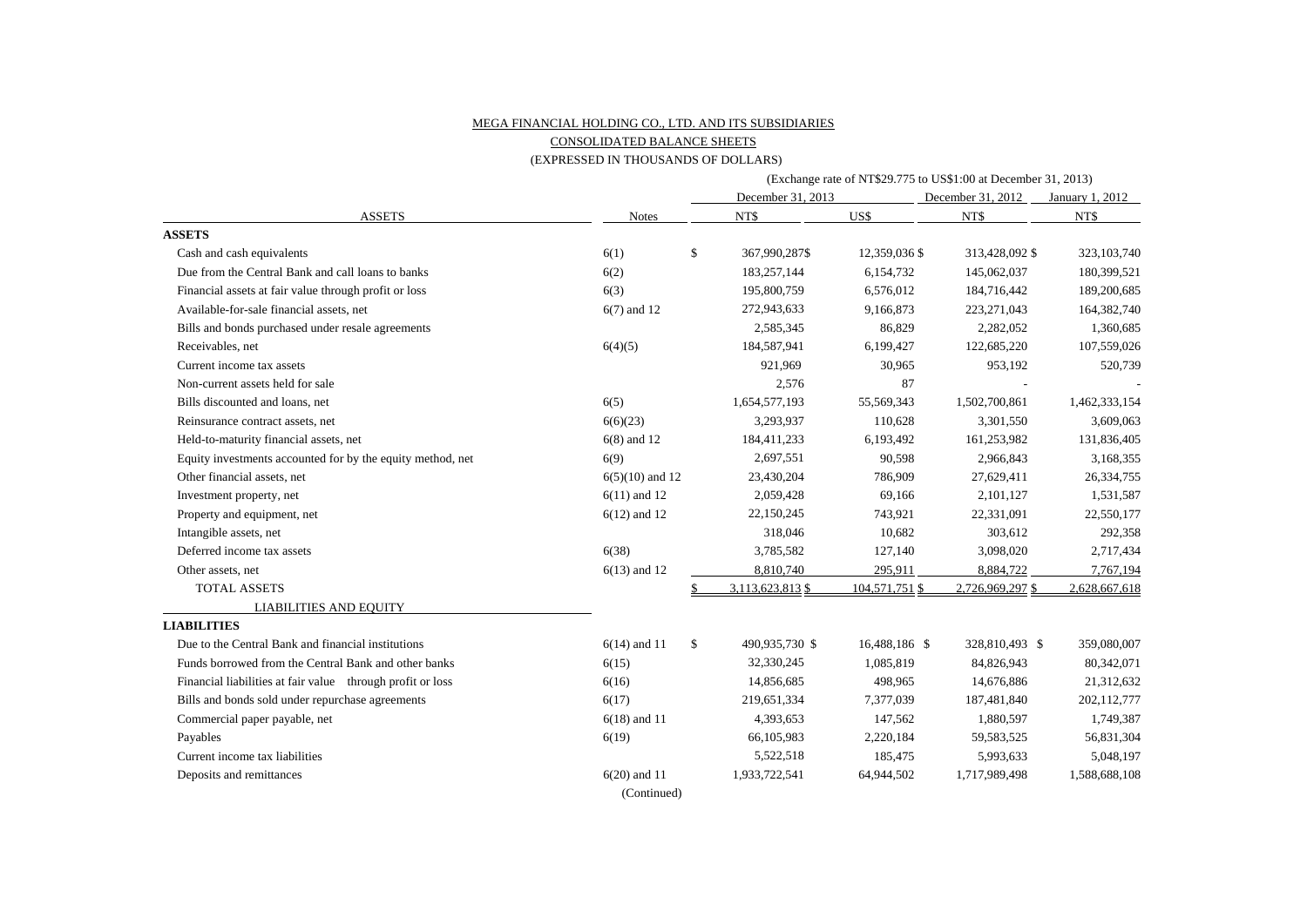#### MEGA FINANCIAL HOLDING CO., LTD. AND ITS SUBSIDIARIES CONSOLIDATED BALANCE SHEETS (Continued)

(EXPRESSED IN THOUSANDS OF DOLLARS)

|                                         |                |    | December 31, 2013 |                | December 31, 2012 | January 1, 2012 |  |
|-----------------------------------------|----------------|----|-------------------|----------------|-------------------|-----------------|--|
| <b>LIABILITIES AND EQUITY</b>           | <b>Notes</b>   |    | NT\$              | US\$           | NT\$              | NT\$            |  |
| Bonds payable                           | 6(21)          | \$ | 55,898,677 \$     | 1,877,370 \$   | 62,449,668 \$     | 61,401,059      |  |
| Other loans                             | $6(22)$ and 12 |    | 5,509,213         | 185,028        | 6,541,000         | 5,429,400       |  |
| Provisions for liabilities              | 6(23)          |    | 22,414,786        | 752,806        | 22,045,319        | 18,717,804      |  |
| Other financial liabilities             | 6(24)          |    | 10,094,610        | 339,030        | 11,728,176        | 14,524,222      |  |
| Deferred income tax liabilities         |                |    | 2,051,201         | 68,890         | 1,694,706         | 1,879,418       |  |
| Other liabilities                       | 6(25)          |    | 8,544,561         | 286,970        | 10,786,252        | 10,179,452      |  |
| <b>Total Liabilities</b>                |                |    | 2,872,031,737     | 96,457,826     | 2,516,488,536     | 2,427,295,838   |  |
| Equity                                  |                |    |                   |                |                   |                 |  |
| Equity attributable to owners of parent |                |    |                   |                |                   |                 |  |
| <b>Share capital</b>                    |                |    |                   |                |                   |                 |  |
| Common stock                            | 6(26)          |    | 124,498,240       | 4,181,301      | 114,498,240       | 112,806,148     |  |
| Capital surplus                         | 6(26)          |    | 55,271,623        | 1,856,310      | 43,425,270        | 43,426,403      |  |
| <b>Retained earnings</b>                |                |    |                   |                |                   |                 |  |
| Legal reserve                           | 6(26)          |    | 22,220,204        | 746,271        | 20,066,890        | 18,298,900      |  |
| Special reserve                         | 6(26)          |    | 2,547,719         | 85,566         | 2,569,119         | 2,766,584       |  |
| Inappropriate retained earnings         | 6(27)          |    | 36,766,912        | 1,234,825      | 29,461,030        | 22,828,132      |  |
| Other equity interest                   | 6(28)          |    |                   |                |                   |                 |  |
| Other equity interest                   |                |    | 100,838           | 3,387          | 179,145           | 956,830         |  |
| <b>Non-controlling interest</b>         |                |    | 186,540           | 6,265          | 281,067           | 288,783         |  |
| <b>Total Equity</b>                     |                |    | 241,592,076       | 8,113,925      | 210,480,761       | 201,371,780     |  |
| <b>TOTAL LIABILITIES AND EQUITY</b>     |                |    | 3,113,623,813 \$  | 104,571,751 \$ | 2,726,969,297 \$  | 2,628,667,618   |  |

(Exchange rate of NT\$29.775 to US\$1:00 at December 31, 2013)

The accompanying notes are an integral part of these consolidated financial statements.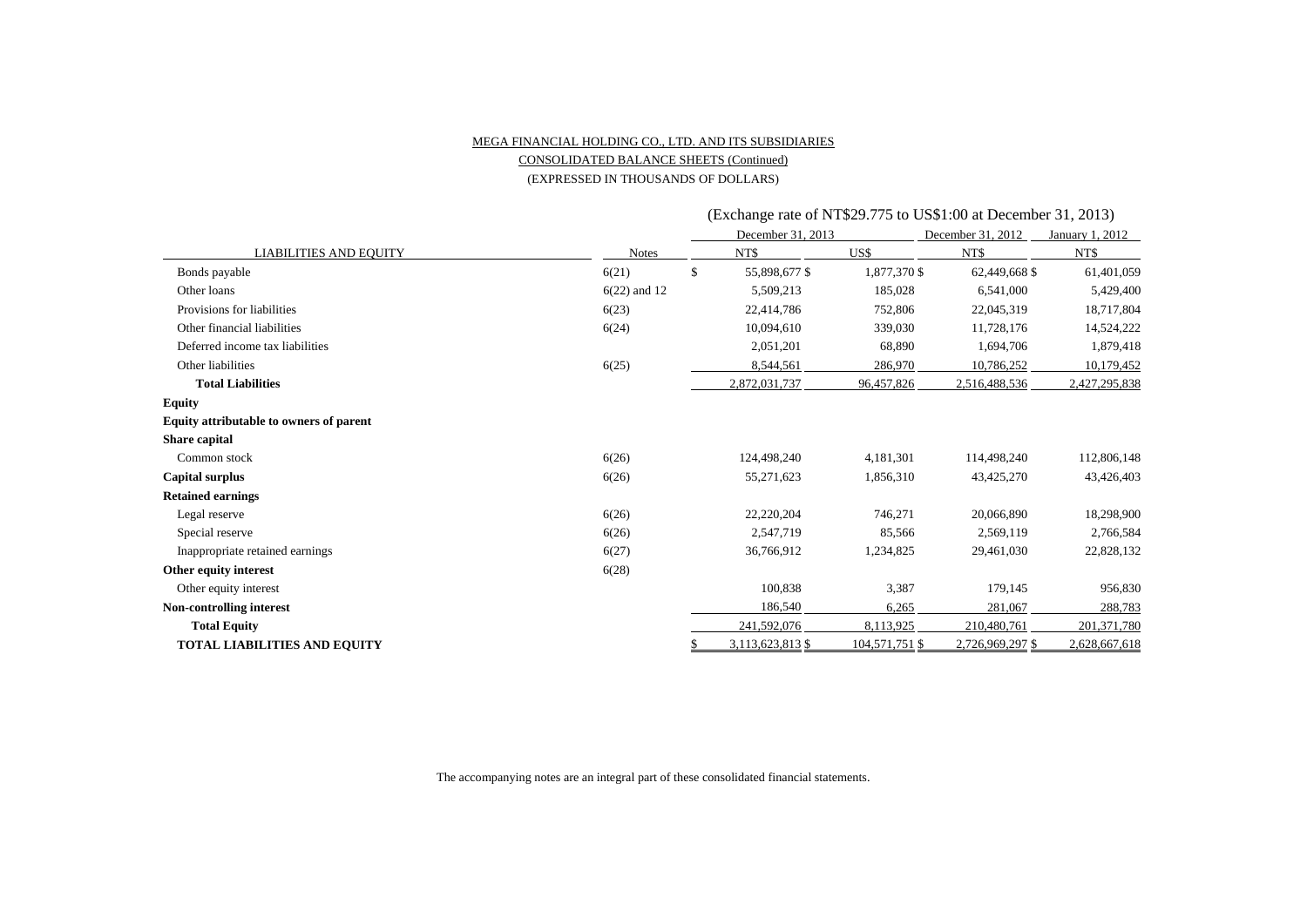#### MEGA FINANCIAL HOLDING CO., LTD. AND ITS SUBSIDIARIES CONSOLIDATED STATEMENTS OF COMPREHENSIVE INCOME (EXPRESSED IN THOUSANDS OF DOLLARS, EXCEPT EARNINGS PER SHARE AMOUNTS)

(Exchange rate of NT\$29.775 to US\$1:00 at December 31, 2013)

|                                                               |                  |      | For the years ended December 31, |                  |
|---------------------------------------------------------------|------------------|------|----------------------------------|------------------|
|                                                               |                  | 2013 |                                  | 2012             |
|                                                               | NT\$             |      | US\$                             | NT\$             |
|                                                               |                  |      |                                  |                  |
| Interest income                                               | \$<br>46,533,690 | \$   | 1,562,844                        | \$<br>43,400,003 |
| Less: Interest expense                                        | 15,257,564)      |      | 512,429)                         | 13,827,930)      |
| Interest income, net                                          | 31,276,126       |      | 1,050,415                        | 29,572,073       |
| Revenues other than interest, net                             |                  |      |                                  |                  |
| Service fee revenue and commissions, net                      | 9,789,911        |      | 328,796                          | 9,146,669        |
| Insurance revenue, net                                        | 1,480,026        |      | 49,707                           | 1,264,879        |
| Financial assets and liabilities at fair value through profit |                  |      |                                  |                  |
| or loss                                                       | 3,622,163        |      | 121,651                          | 4,246,210        |
| Realized gain on available-for-sale financial assets, net     | 2,123,657        |      | 71,323                           | 1,816,338        |
| Foreign exchange gain                                         | 2,947,572        |      | 98,995                           | 2,376,717        |
| Share of profit of associates and joint ventures accounted    |                  |      |                                  |                  |
| for under equity method                                       | 203,681          |      | 6,841                            | 175,310          |
| Loss on asset impairment                                      | 333,187) (       |      | $11,190)$ (                      | 505,927)         |
| Other revenue other than interest income                      | 2,194,331        |      | 73,697                           | 1,733,775        |
| Revenue on disposal of non-performing loans                   | 1,704,188        |      | 57,236                           | 1,988,673        |
| Net revenue                                                   | 55,008,468       |      | 1,847,471                        | 51,814,717       |
| Bad debts expense and provisions for insurance reserve        | $5,276,424$ (    |      | $177,210$ (                      | 4,341,908)       |
| Reversal of (provisions for) insurance reserve                | 183,695          |      | 6,169                            | 48,919)          |
| Operating expenses                                            |                  |      |                                  |                  |
| Employee benefit expense                                      | $15,689,350$ (   |      | $526,930$ (                      | 15,179,079)      |
| Depreciation and amortization                                 | 739,528) (       |      | 24,837) (                        | 768,122)         |
| Other business and administrative expenses                    | $6,486,779$ (    |      | 217,860                          | 6,202,493        |
| Income before Income Tax                                      | 27,000,082       |      | 906,803                          | 25,274,196       |
|                                                               |                  |      |                                  |                  |
| Income Tax Expense                                            | 4,505,513        |      | 151,319)                         | 4,479,088)       |
| Profit for the year                                           | 22,494,569       |      | 755,484                          | 20,795,108       |
| Other comprehensive income                                    |                  |      |                                  |                  |
| Cumulative translation differences of foreign operations      | 40,248           |      | 1,352                            | 933,796)         |
| Unrealized gain on valuation of available-for-sale            |                  |      |                                  |                  |
| financial assets                                              | 94,537) (        |      | 3,175)                           | 167,575          |
| Actuarial gain (loss) on defined benefit plan                 | 550,157) (       |      | $18,477$ (                       | 1,558,981)       |
| Share of other comprehensive income of associates and         |                  |      |                                  |                  |
| joint ventures accounted for under equity method              | $24,342)$ (      |      | 818) (                           | 24,600)          |
| Income tax relating to the components of other                |                  |      |                                  |                  |
| comprehensive income                                          | 93,527           |      | 3,141                            | 265,027          |
| Total other comprehensive income(after Income Tax)            | 535,261)         |      | 17,977)                          | 2,084,775        |
| Total comprehensive income                                    | 21,959,308       | \$   | 737,507                          | \$<br>18,710,333 |
| Profit (loss), attributable to:                               |                  |      |                                  |                  |
| Owners of parent                                              | \$<br>22,489,232 | \$   | 755,306                          | \$<br>20,784,648 |
| Non-controlling interests                                     | 5,337            |      | <u>179</u>                       | 10,460           |
|                                                               | 22,494,569       | \$   | 755,485                          | \$<br>20,795,108 |
| Comprehensive income attributable to:                         |                  |      |                                  |                  |
| Owners of parent                                              | \$<br>21,954,295 | \$   | 737,340                          | \$<br>18,713,009 |
| Non-controlling interests                                     | 5,013            |      | 168                              | 2,676            |
|                                                               | 21,959,308       | \$   | 737,508                          | \$<br>18,710,332 |
| Earnings per share                                            |                  |      |                                  |                  |
| Basic earnings per share (in dollars)                         | 1.96             |      | 0.07                             | 1.82             |
| Diluted earnings per share (in dollars)                       | 1.96             | \$   | 0.07                             | \$<br>1.82       |

The accompanying notes are an integral part of these consolidated financial statements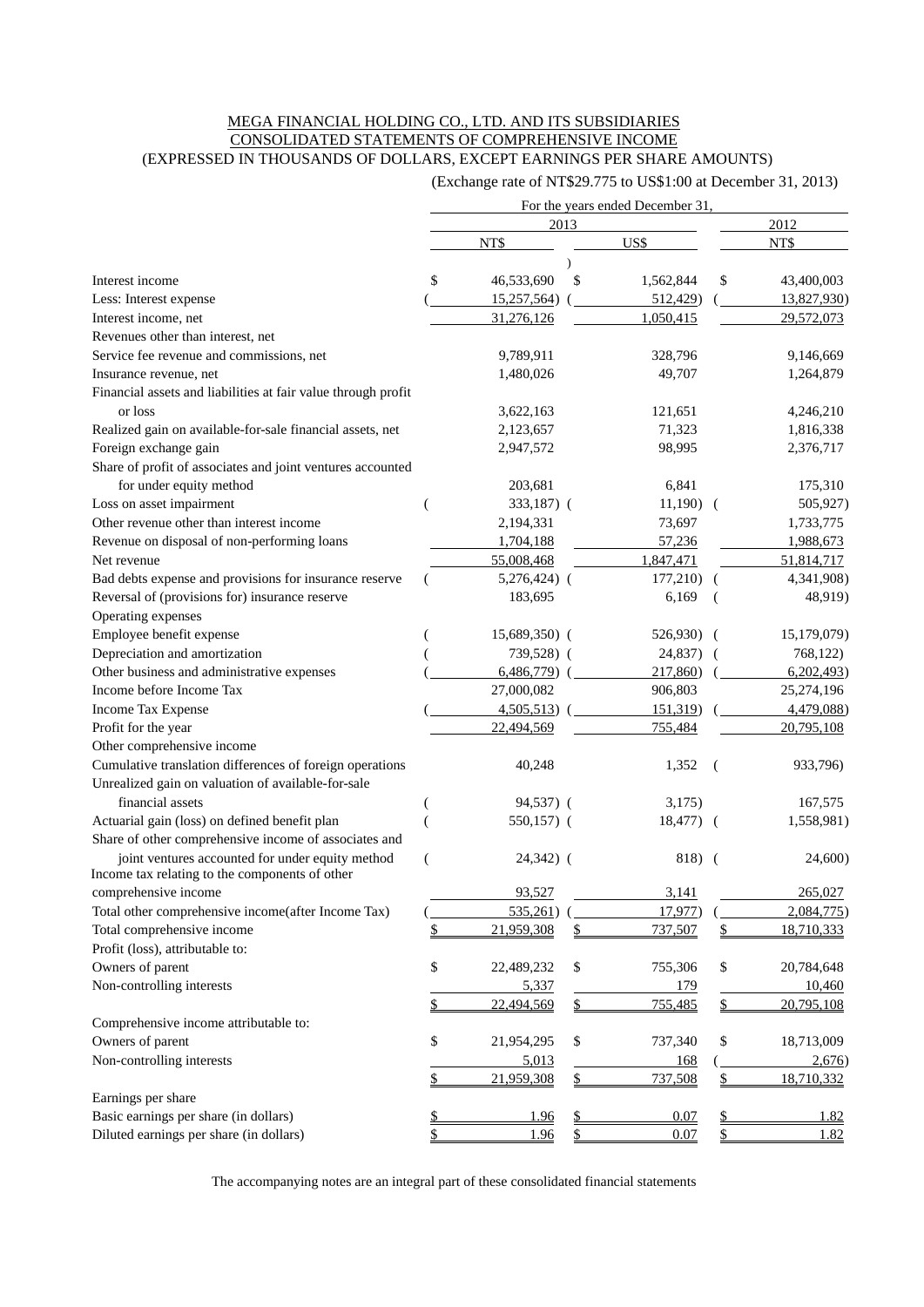#### MEGA FINANCIAL HOLDING CO., LTD. AND ITS SUBSIDIARIES

CONSOLIDATED STATEMENTS OF CHANGES IN EQUITY

(EXPRESSED IN THOUSANDS OF NEW TAIWAN DOLLARS)

|                                                                                |               |                          |            |                                          |                   |       | Equity attributable to owners of the parent |                       |                    |      |                          |                             |                 |                        |
|--------------------------------------------------------------------------------|---------------|--------------------------|------------|------------------------------------------|-------------------|-------|---------------------------------------------|-----------------------|--------------------|------|--------------------------|-----------------------------|-----------------|------------------------|
|                                                                                |               | Capital                  |            |                                          | Retained earnings |       |                                             | Other equity interest |                    |      |                          |                             |                 |                        |
|                                                                                |               |                          |            |                                          |                   |       |                                             |                       | Cumulative         |      | Unrealized gain or       |                             |                 |                        |
|                                                                                |               |                          |            |                                          |                   |       | Unappropriate                               |                       | translation        |      | loss on                  |                             |                 |                        |
|                                                                                |               | Share capital $-$        | Capital    | Legal                                    | Special           |       | retained                                    |                       | differences of     |      | available-for-sale       |                             | Non-controlling |                        |
| For the year ended December 31, 2012                                           |               | common stock             | surplus    | reserve                                  | reserve           |       | earnings                                    |                       | foreign operations |      | financial assets         | Total                       | interest        | Total                  |
| Balance, January 1, 2012                                                       | <sup>\$</sup> | 112,806,148 \$43,426,403 |            | \$18,298,900 \$2,766,584 \$              |                   |       | 22,828,132 \$                               |                       |                    | - \$ |                          | 956,830 \$ 201,082,997 \$   |                 | 288,783 \$ 201,371,780 |
| Earnings distribution for 2011 (Note)                                          |               |                          |            |                                          |                   |       |                                             |                       |                    |      |                          |                             |                 |                        |
| Legal reserve                                                                  |               |                          |            | 1,767,990                                |                   | $-$ ( | 1,767,990)                                  |                       |                    |      |                          |                             |                 |                        |
| Cash dividends                                                                 |               |                          |            |                                          | $-$ (             |       | 9,588,523)                                  |                       |                    |      | $\overline{\phantom{a}}$ | 9,588,523) (                | 5,040           | 9,593,563)             |
| Stock dividends distributable                                                  |               | 1,692,092                |            |                                          | $-$ (             |       | 1,692,092)                                  |                       |                    |      |                          |                             |                 |                        |
| Capital surplus                                                                |               | - (                      | 1,133      |                                          |                   |       |                                             |                       |                    |      | $-$ (                    | 1,133                       | $\sim$          | 1,133)                 |
| Appropriation for special reserve<br>Offsetting bad debt reversed from special |               |                          |            | - (                                      | 190,793)          |       | 190,793                                     |                       |                    |      |                          |                             |                 |                        |
| reserve<br>Disposal of land transferred as special                             |               |                          |            | - (                                      | 6,656             |       |                                             |                       |                    |      | $-$ (                    | 6,656                       | $\sim 100$      | 6,656                  |
| reserve                                                                        |               |                          |            | - (                                      | 16)               |       | 16                                          |                       |                    |      |                          |                             |                 |                        |
| Profit for the year                                                            |               |                          |            |                                          |                   |       | 20,784,648                                  |                       |                    |      |                          | 20,784,648                  | 10,460          | 20,795,108             |
| Other comprehensive income for the year                                        |               |                          |            |                                          |                   |       | 1,293,954)                                  |                       | 944,493)           |      | 166,808                  | 2,071,639)                  | 13,136)         | 2,084,775)             |
| Balance, December 31, 2012                                                     |               | 114,498,240 \$43,425,270 |            | \$20.066.890 \$2.569.119                 |                   |       | 29.461.030                                  |                       | 944,493)           |      | 1.123.638                | \$ 210,199,694              | 281.067         | \$210,480,761          |
| For the year ended December 31, 2013                                           |               |                          |            |                                          |                   |       |                                             |                       |                    |      |                          |                             |                 |                        |
| Balance, January 1, 2013                                                       | <sup>\$</sup> | 114,498,240 \$43,425,270 |            | \$20,066,890 \$2,569,119 \$              |                   |       | 29,461,030 (\$                              |                       | 944,493) \$        |      |                          | 1,123,638 \$ 210,199,694 \$ | 281,067         | \$210,480,761          |
| Earnings distribution for 2012 (Note)                                          |               |                          |            |                                          |                   |       |                                             |                       |                    |      |                          |                             |                 |                        |
| Legal reserve                                                                  |               |                          |            | 2,153,314                                | - (               |       | 2,153,314)                                  |                       |                    |      |                          |                             |                 |                        |
| Cash dividends                                                                 |               |                          |            |                                          | $-$ (             |       | 12,594,806)                                 |                       |                    |      | - (                      | 12,594,806) (               | 9,540)          | 12,604,346)            |
| Disposal of land transferred as special<br>reserve                             |               |                          |            | - (                                      | 21,400)           |       | 21,400                                      |                       |                    |      |                          |                             |                 |                        |
| Profit for the year                                                            |               |                          |            |                                          |                   |       | 22,489,232                                  |                       |                    |      | $\overline{a}$           | 22,489,232                  | 5,337           | 22,494,569             |
| Other comprehensive income for the year                                        |               |                          |            |                                          |                   |       | 456,630)                                    |                       | 43,114             |      | $121,421$ (              | 534,937) (                  | 324)            | 535,261)               |
| Issuance of common stock                                                       |               | 10,000,000               | 11,500,000 |                                          |                   |       |                                             |                       |                    |      |                          | 21,500,000                  |                 | 21,500,000             |
| Share based payment transactions                                               |               |                          | 346,353    |                                          |                   |       |                                             |                       |                    |      |                          | 346,353                     |                 | 346,353                |
| Change in non-controlling interest by                                          |               |                          |            |                                          |                   |       |                                             |                       |                    |      |                          |                             |                 |                        |
| capital reduction of subsidiary                                                |               |                          |            |                                          |                   |       |                                             |                       |                    |      |                          |                             | 90,000)         | 90,000                 |
| Balance, December 31, 2013                                                     |               | 124,498,240              |            | $$55,271,623$ $$22,220,204$ $$2,547,719$ |                   |       | 36,766,912                                  | (\$                   | 901,379)           | -S   | 1,002,217                | $$241,405,536$ \$           | 186,540         | \$241,592,076          |
|                                                                                |               |                          |            |                                          |                   |       |                                             |                       |                    |      |                          |                             |                 |                        |

(Continued)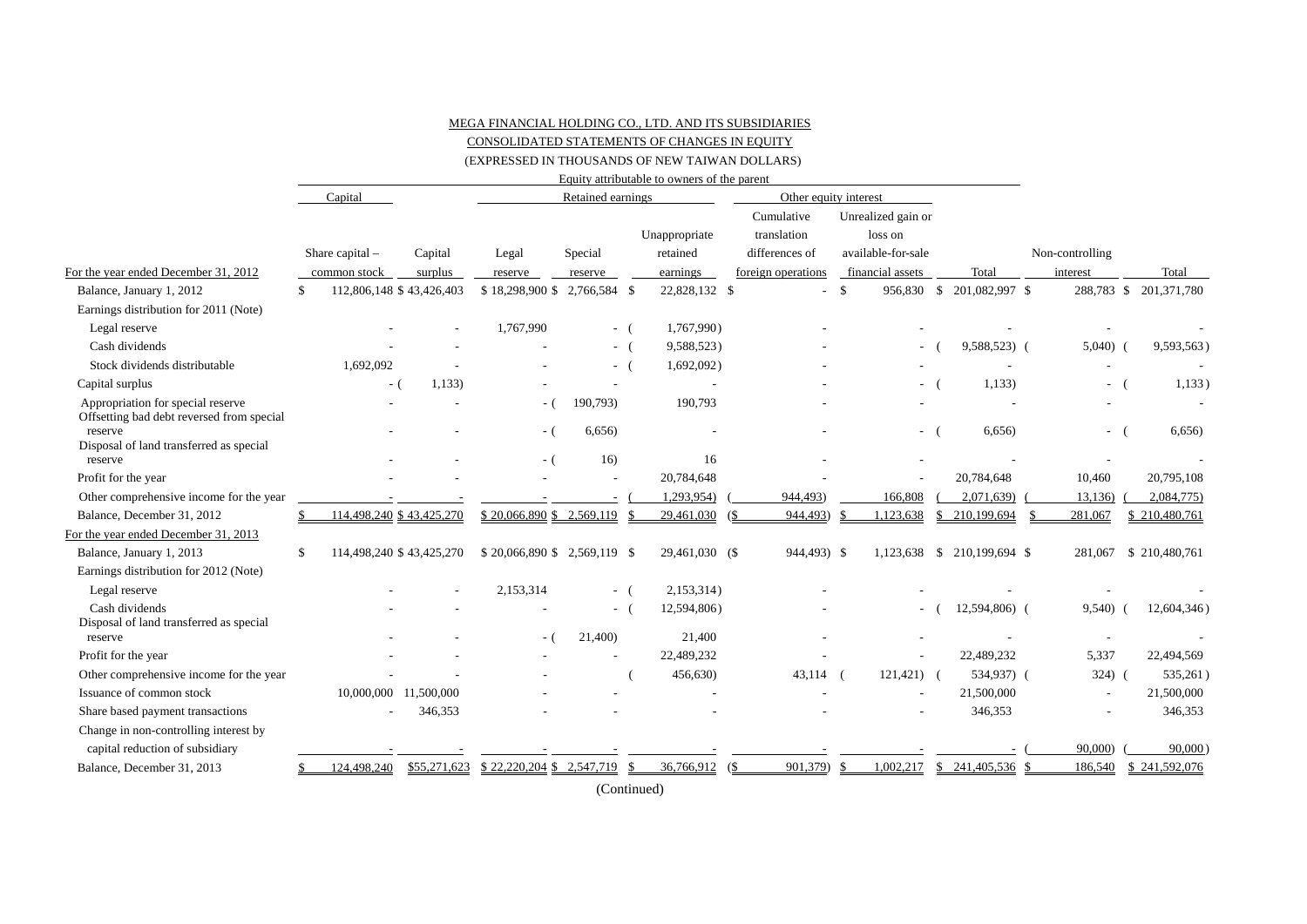#### MEGA FINANCIAL HOLDING CO., LTD. AND ITS SUBSIDIARIES

#### CONSOLIDATED STATEMENTS OF CHANGES IN EQUITY

#### (EXPRESSED IN THOUSANDS OF US DOLLARS)

#### (Exchange rate of NT\$29.775 to US\$1:00 at December 31, 2013)

|                                         |                          |           |    |                          |                          |               | Equity attributable to owners of the parent |                           |    |                               |    |              |                 |               |           |  |
|-----------------------------------------|--------------------------|-----------|----|--------------------------|--------------------------|---------------|---------------------------------------------|---------------------------|----|-------------------------------|----|--------------|-----------------|---------------|-----------|--|
|                                         | Capital                  |           |    |                          | Retained earnings        |               |                                             | Other equity interest     |    |                               |    |              |                 |               |           |  |
|                                         |                          |           |    |                          |                          | Unappropriate |                                             | Cumulative<br>translation |    | Unrealized gain or<br>loss on |    |              |                 |               |           |  |
|                                         | Share capital $-$        | Capital   |    | Legal                    | Special                  |               | retained                                    | differences of            |    | available-for-sale            |    |              | Non-controlling |               |           |  |
|                                         | common stock             | surplus   |    | reserve                  | reserve                  |               | earnings                                    | foreign operations        |    | financial assets              |    | Total        | interest        |               | Total     |  |
| For the year ended December 31, 2013    |                          |           |    |                          |                          |               |                                             |                           |    |                               |    |              |                 |               |           |  |
| Balance, January 1, 2013                | \$<br>3,845,449 \$       | 1,458,448 | -S | 673,951 \$               | 86,284                   | -S            | 989,455 (\$                                 | $31,721$ \$               |    | 37,738 \$                     |    | 7,059,604 \$ |                 | 9,440 \$      | 7,069,044 |  |
| Earnings distribution for 2012 (Note)   |                          |           |    |                          | ٠                        |               |                                             |                           |    |                               |    |              |                 | $\sim$        |           |  |
| Legal reserve                           |                          |           |    | 72,320                   | $\sim$                   |               | 72,320)                                     |                           |    |                               |    |              |                 |               |           |  |
| Cash dividends                          |                          |           |    |                          | $\sim$                   |               | 422,999)                                    |                           |    | $\sim$                        |    | 422,999) (   |                 | 320)          | 423,319)  |  |
| Disposal of land transferred as special |                          |           |    |                          |                          |               |                                             |                           |    |                               |    |              |                 |               |           |  |
| reserve                                 |                          |           |    | - (                      | 718)                     |               | 719                                         |                           |    |                               |    |              |                 |               |           |  |
| Profit for the year                     | $\overline{\phantom{a}}$ |           |    | $\sim$                   | ٠                        |               | 755,306                                     |                           |    |                               |    | 755,306      |                 | 179           | 755,485   |  |
| Other comprehensive income for the year |                          |           |    | $\overline{\phantom{a}}$ | $\sim$                   |               | 15,336)                                     | 1,448                     |    | 4,078)                        |    | $17,966$ (   |                 | $11)$ (       | 17,977)   |  |
| Issuance of common stock                | 335,852                  | 386,230   |    | $\overline{\phantom{a}}$ | $\overline{\phantom{a}}$ |               | $\overline{\phantom{a}}$                    | $\overline{\phantom{a}}$  |    | $\overline{\phantom{a}}$      |    | 722,082      |                 | $\sim$        | 722,082   |  |
| Share based payment transaction         | $\sim$                   | 11,632    |    |                          |                          |               |                                             |                           |    | $\sim$                        |    | 11,632       |                 | $\sim$        | 11,632    |  |
| Change in non-controlling interest by   |                          |           |    |                          |                          |               |                                             |                           |    |                               |    |              |                 |               |           |  |
| capital reduction of subsidiary         |                          |           |    |                          |                          |               |                                             |                           |    |                               |    |              |                 | 3,023         | 3,023     |  |
| Balance, December 31, 2013              | 4,181,301 \$ 1,856,310   |           |    | 746,271 \$               | 85,566 \$                |               | $1,234,825$ (\$)                            | 30,273                    | -8 | 33,660                        | S. | 8,107,660 \$ |                 | 6,265<br>- \$ | 8,113,925 |  |

Note: Remunerations to directors and supervisors amounting to \$79,559 and \$96,899 thousand (US \$3,254 thousand) and employee bonuses amounting to \$10,186 and \$10,240 thousand (US\$ 343 thousand) for 2011 and 2012 have been deducted from the consolidated statements of comprehensive income.

The accompanying notes are an integral part of these consolidated financial statements.

-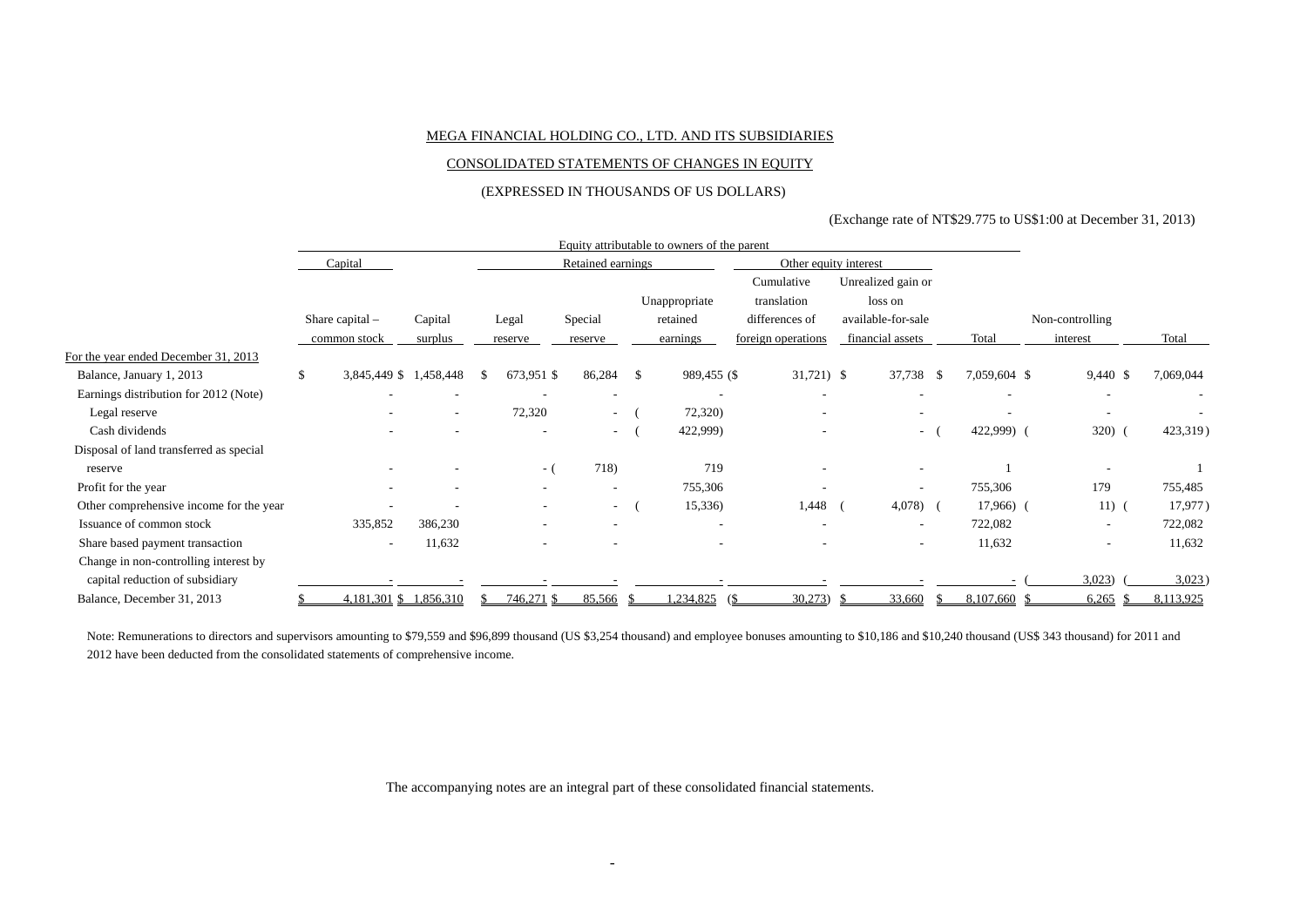#### MEGA FINANCIAL HOLDING CO., LTD. AND ITS SUBSIDIARIES CONSOLIDATED STATEMENTS OF CASH FLOWS (EXPRESSED IN THOUSANDS OF DOLLARS)

#### (Exchange rate of NT\$29.775 to US\$1:00 at December 31, 2013)

|                                                                 | For the years ended December 31 |                |    |                |                          |             |  |  |  |
|-----------------------------------------------------------------|---------------------------------|----------------|----|----------------|--------------------------|-------------|--|--|--|
|                                                                 |                                 | 2013           |    |                |                          | 2012        |  |  |  |
|                                                                 |                                 | NT\$           |    | US\$           |                          | NT\$        |  |  |  |
| <b>Cash Flows from Operating Activities</b>                     |                                 |                |    |                |                          |             |  |  |  |
| Profit before tax                                               | \$                              | 27,000,082     | \$ | 906,804        | \$                       | 25,274,196  |  |  |  |
| Adjustments to reconcile profit before tax to net cash provided |                                 |                |    |                |                          |             |  |  |  |
| by operating activities:                                        |                                 |                |    |                |                          |             |  |  |  |
| Income and expenses having no effect on cash flows              |                                 |                |    |                |                          |             |  |  |  |
| Depreciation                                                    |                                 | 701,988        |    | 23,576         |                          | 733,566     |  |  |  |
| Amortization                                                    |                                 | 37,540         |    | 1,261          |                          | 34,556      |  |  |  |
| Bad debts expense and provisions for insurance reserve          |                                 | 5,276,424      |    | 177,210        |                          | 4,341,908   |  |  |  |
| Interest expense                                                |                                 | 15,468,578     |    | 519,516        |                          | 14,093,018  |  |  |  |
| Interest income                                                 |                                 | 48,619,411) (  |    | $1,632,894$ (  |                          | 45,561,978) |  |  |  |
| Dividend income                                                 |                                 | 219,419) (     |    | $7,369$ (      |                          | 149,237)    |  |  |  |
| Net change in insurance reserve                                 |                                 | $112,327$ (    |    | $3,773)$ (     |                          | 32,244)     |  |  |  |
| Share based payment transaction                                 |                                 | 346,353        |    | 11,632         |                          |             |  |  |  |
| Loss on financial asset impairment                              |                                 | 333,187        |    | 11,190         |                          | 505,927     |  |  |  |
| Loss on disposal of property and equipment                      |                                 | $36,302)$ (    |    | $1,219)$ (     |                          | 24,596)     |  |  |  |
| Loss (gain) on disposal of investment property                  |                                 | 51             |    | 2              | $\overline{\mathcal{L}}$ | 139)        |  |  |  |
| Share of profit of associates accounted for under equity        |                                 |                |    |                |                          |             |  |  |  |
| method                                                          | (                               | $203,681)$ (   |    | $6,841)$ (     |                          | 175,310)    |  |  |  |
| Changes in assets/liabilities relating to operating activities  |                                 |                |    |                |                          |             |  |  |  |
| (Increase) decrease in due from Central Bank and call           |                                 |                |    |                |                          |             |  |  |  |
| loans to other banks                                            |                                 | 38,195,107) (  |    | 1,282,791)     |                          | 35,337,484  |  |  |  |
| (Decrease) increase in financial assets at fair value           |                                 |                |    |                |                          |             |  |  |  |
| through profit or loss                                          |                                 | $11,084,317$ ( |    | 372,269)       |                          | 4,484,243   |  |  |  |
| Increase in available-for-sale financial assets                 |                                 | 49,848,233) (  |    | $1,674,164)$ ( |                          | 58,767,778) |  |  |  |
| Increase in receivables                                         |                                 | $60,155,809$ ( |    | $2,020,346$ (  |                          | 15,655,538) |  |  |  |
| Increase in assets held to sale                                 |                                 | $2,576$ (      |    | 87)            |                          |             |  |  |  |
| Increase in bills discounted and loans                          |                                 | 158,402,839) ( |    | 5,319,995) (   |                          | 44,775,500) |  |  |  |
| Decrease in reinsurance contract assets                         |                                 | 7,613          |    | 256            |                          | 307,513     |  |  |  |
| Increase in held-to-maturity financial assets                   |                                 | 23,157,251) (  |    | $777,741)$ (   |                          | 29,417,577) |  |  |  |
| Decrease (increase) in other financial assets                   |                                 | 3,845,982      |    | 129,168        |                          | 1,774,950)  |  |  |  |
| Decrease (increase) in other assets                             |                                 | 73,760         |    | 2,477          |                          | 1,074,447)  |  |  |  |
| Increase (decrease) in due to the Central Bank and              |                                 |                |    |                |                          |             |  |  |  |
| financial institutions                                          |                                 | 162, 125, 237  |    | 5,445,012      |                          | 30,269,514) |  |  |  |
| Increase (decrease) in financial liabilities at fair value      |                                 |                |    |                |                          |             |  |  |  |
| through profit or loss                                          |                                 | 179,799        |    | 6,039          | $\overline{ }$           | 6,635,746)  |  |  |  |
| Increase (decrease) in bills and bonds purchased under          |                                 |                |    |                |                          |             |  |  |  |
| resale agreements                                               |                                 | 32,169,494     |    | 1,080,420      | - (                      | 14,630,937) |  |  |  |
| Increase in payables                                            |                                 | 5,320,507      |    | 178,690        |                          | 1,745,409   |  |  |  |
| Increase in deposits and remittances                            |                                 | 215,733,043    |    | 7,245,442      |                          | 129,301,390 |  |  |  |
|                                                                 |                                 |                |    |                |                          |             |  |  |  |

(Continued)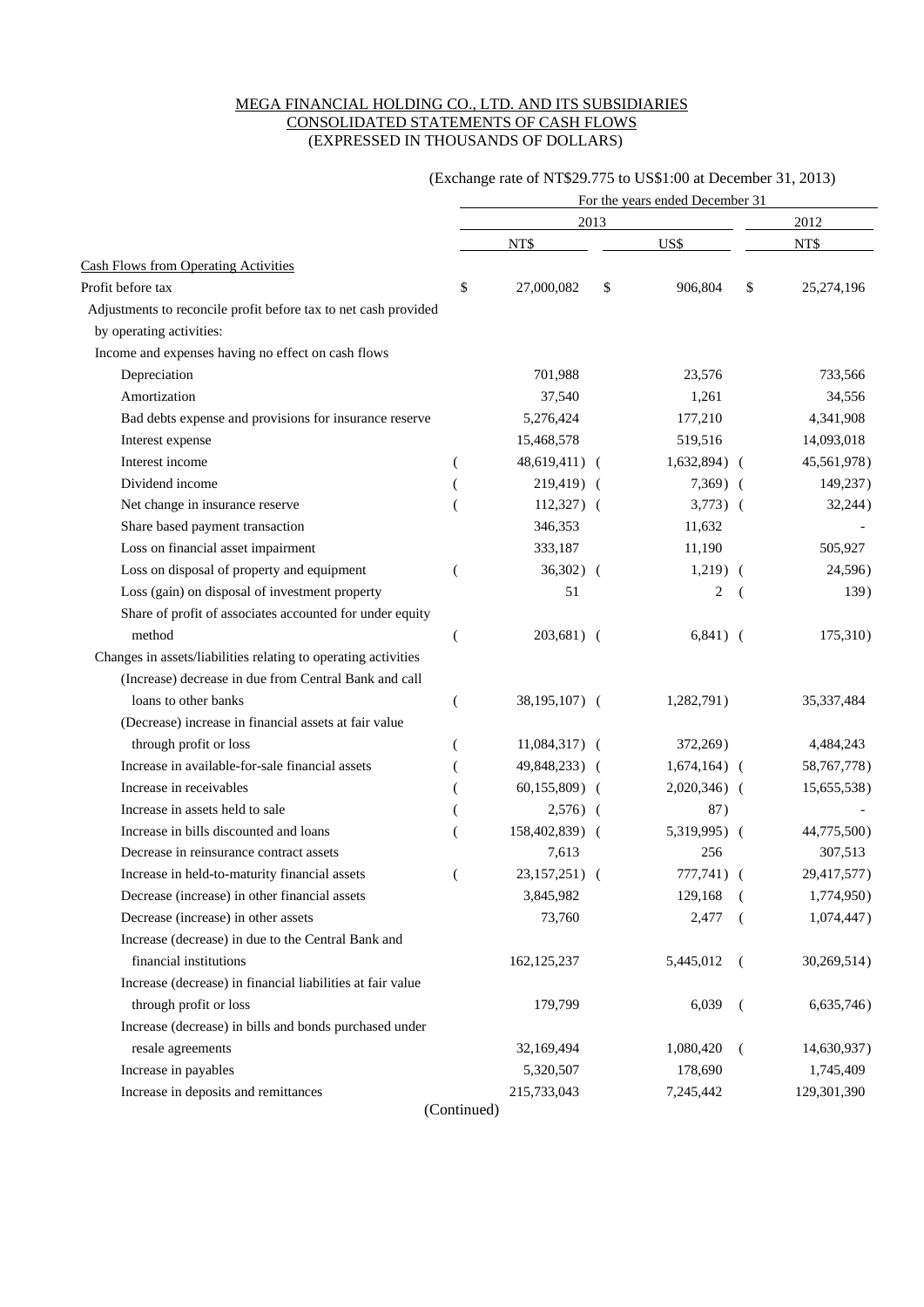#### MEGA FINANCIAL HOLDING CO., LTD. AND ITS SUBSIDIARIES CONSOLIDATED STATEMENTS OF CASH FLOWS (Continued) (EXPRESSED IN THOUSANDS OF DOLLARS)

| 2012<br>2013<br>NT\$<br>NT\$<br>$USS$ (Note 2)<br>$8,005)$ (<br>269)<br>1,423,987<br>(Decrease) increase in reserve of guarantee<br>Increase in liabilities reserve for employee benefits<br>45,263<br>1,520<br>556,192<br>Decrease in provisions for liabilities<br>$1,633,566$ (<br>54,864)<br>2,796,046)<br>(Decrease) increase in other liabilities<br>2,241,691)<br>75,288<br>606,800<br>74,744,367<br>2,510,305<br>32,995,348)<br>47,942,040<br>1,610,144<br>46,180,282<br>Cash dividend received<br>459,744<br>15,441<br>454,201<br>Interest paid<br>15,427,301)<br>518,129)<br>13,937,359)<br>Income tax paid<br>5,276,472)<br>177,211)<br>4,531,403<br>Net cash provided by (used in) operating activities<br>102,442,378<br>3,440,550<br>4,829,627)<br><b>Cash Flows from Investing Activities</b><br>Acquisition of property and equipment<br>$51,809$ (<br>1,740)<br>88,966)<br>Proceeds from disposal of property and equipment<br>214,431<br>7,202<br>58,064<br>Acquisition of investment property<br>457,437) (<br>458,725)<br>15,363)<br>Proceeds from disposal of investment property<br>$2,324)$ (<br>78)<br>847,205)<br>- (<br>Acquisition of intangible assets<br>2,488<br>84<br>4,237<br>Proceeds from reduction of capital of investee accounted<br>for under the equity method<br>309,551<br>277,772<br>9,329<br>Net cash used in investing activities<br>16,879)<br>566)<br>$1,023,044$ )<br><b>Cash Flows from Financing Activities</b><br>Decrease (increase) in due to the Central Bank and<br>financial institutions<br>1,763,113)<br>4,484,872<br>52,496,698) (<br>Increase in commercial papers payable<br>2,513,000<br>84,400<br>132,000<br>(Decrease) increase in bonds payable<br>$6,600,000$ (<br>1,000,000<br>221,662)<br>(Decrease) increase in other loans<br>$1,031,787$ (<br>1,111,600<br>34,653)<br>Change in non-controlling interest by capital reduction of<br>subsidiary<br>$90,000)$ (<br>3,023)<br>Payment of cash dividends<br>11,394,773) (<br>382,696)<br>8,696,287)<br>Proceeds from issuance of common stock<br>21,500,000<br>722,082<br>Net cash used in financing activities<br>$47,600,258$ )<br>$1,598,665$ )<br>1,967,815<br>Effect of exchange rate changes on cash and cash<br>equivalents<br>40,247<br>1,352<br>933,795)<br>54,865,488<br>1,842,671<br>Net increase (decrease) in cash and cash equivalents<br>8,754,281)<br>Cash and cash equivalents at beginning of year<br>315,710,144<br>10,603,195<br>324,464,425<br>Cash and cash equivalents at end of year<br>370,575,632<br>12,445,866<br>315,710,144<br>\$<br>\$<br>\$<br>Cash and cash equivalents composition :<br>Cash and cash equivalents as shown in the balance sheet<br>\$<br>\$<br>\$<br>367,990,287<br>12,359,036<br>313,428,092<br>Investments in bills and bonds under resale agreements<br>meeting the definition of cash and cash equivalents as<br>stated in IAS No. 7 "Cash Flow Statements"<br>2,585,345<br>86,829<br>2,282,052<br>Cash and cash equivalents at end of year<br>370,575,632<br>12,445,865<br>315,710,144<br>\$<br>\$<br>\$ |                                       | For the years ended December 31, |  |  |  |  |  |  |  |  |
|----------------------------------------------------------------------------------------------------------------------------------------------------------------------------------------------------------------------------------------------------------------------------------------------------------------------------------------------------------------------------------------------------------------------------------------------------------------------------------------------------------------------------------------------------------------------------------------------------------------------------------------------------------------------------------------------------------------------------------------------------------------------------------------------------------------------------------------------------------------------------------------------------------------------------------------------------------------------------------------------------------------------------------------------------------------------------------------------------------------------------------------------------------------------------------------------------------------------------------------------------------------------------------------------------------------------------------------------------------------------------------------------------------------------------------------------------------------------------------------------------------------------------------------------------------------------------------------------------------------------------------------------------------------------------------------------------------------------------------------------------------------------------------------------------------------------------------------------------------------------------------------------------------------------------------------------------------------------------------------------------------------------------------------------------------------------------------------------------------------------------------------------------------------------------------------------------------------------------------------------------------------------------------------------------------------------------------------------------------------------------------------------------------------------------------------------------------------------------------------------------------------------------------------------------------------------------------------------------------------------------------------------------------------------------------------------------------------------------------------------------------------------------------------------------------------------------------------------------------------------------------------------------------------------------------------------------------------------------------------------------------------------------------------------------------------------------------|---------------------------------------|----------------------------------|--|--|--|--|--|--|--|--|
|                                                                                                                                                                                                                                                                                                                                                                                                                                                                                                                                                                                                                                                                                                                                                                                                                                                                                                                                                                                                                                                                                                                                                                                                                                                                                                                                                                                                                                                                                                                                                                                                                                                                                                                                                                                                                                                                                                                                                                                                                                                                                                                                                                                                                                                                                                                                                                                                                                                                                                                                                                                                                                                                                                                                                                                                                                                                                                                                                                                                                                                                                  |                                       |                                  |  |  |  |  |  |  |  |  |
|                                                                                                                                                                                                                                                                                                                                                                                                                                                                                                                                                                                                                                                                                                                                                                                                                                                                                                                                                                                                                                                                                                                                                                                                                                                                                                                                                                                                                                                                                                                                                                                                                                                                                                                                                                                                                                                                                                                                                                                                                                                                                                                                                                                                                                                                                                                                                                                                                                                                                                                                                                                                                                                                                                                                                                                                                                                                                                                                                                                                                                                                                  |                                       |                                  |  |  |  |  |  |  |  |  |
|                                                                                                                                                                                                                                                                                                                                                                                                                                                                                                                                                                                                                                                                                                                                                                                                                                                                                                                                                                                                                                                                                                                                                                                                                                                                                                                                                                                                                                                                                                                                                                                                                                                                                                                                                                                                                                                                                                                                                                                                                                                                                                                                                                                                                                                                                                                                                                                                                                                                                                                                                                                                                                                                                                                                                                                                                                                                                                                                                                                                                                                                                  |                                       |                                  |  |  |  |  |  |  |  |  |
|                                                                                                                                                                                                                                                                                                                                                                                                                                                                                                                                                                                                                                                                                                                                                                                                                                                                                                                                                                                                                                                                                                                                                                                                                                                                                                                                                                                                                                                                                                                                                                                                                                                                                                                                                                                                                                                                                                                                                                                                                                                                                                                                                                                                                                                                                                                                                                                                                                                                                                                                                                                                                                                                                                                                                                                                                                                                                                                                                                                                                                                                                  |                                       |                                  |  |  |  |  |  |  |  |  |
|                                                                                                                                                                                                                                                                                                                                                                                                                                                                                                                                                                                                                                                                                                                                                                                                                                                                                                                                                                                                                                                                                                                                                                                                                                                                                                                                                                                                                                                                                                                                                                                                                                                                                                                                                                                                                                                                                                                                                                                                                                                                                                                                                                                                                                                                                                                                                                                                                                                                                                                                                                                                                                                                                                                                                                                                                                                                                                                                                                                                                                                                                  |                                       |                                  |  |  |  |  |  |  |  |  |
|                                                                                                                                                                                                                                                                                                                                                                                                                                                                                                                                                                                                                                                                                                                                                                                                                                                                                                                                                                                                                                                                                                                                                                                                                                                                                                                                                                                                                                                                                                                                                                                                                                                                                                                                                                                                                                                                                                                                                                                                                                                                                                                                                                                                                                                                                                                                                                                                                                                                                                                                                                                                                                                                                                                                                                                                                                                                                                                                                                                                                                                                                  |                                       |                                  |  |  |  |  |  |  |  |  |
|                                                                                                                                                                                                                                                                                                                                                                                                                                                                                                                                                                                                                                                                                                                                                                                                                                                                                                                                                                                                                                                                                                                                                                                                                                                                                                                                                                                                                                                                                                                                                                                                                                                                                                                                                                                                                                                                                                                                                                                                                                                                                                                                                                                                                                                                                                                                                                                                                                                                                                                                                                                                                                                                                                                                                                                                                                                                                                                                                                                                                                                                                  | Cash provided by (used in) operations |                                  |  |  |  |  |  |  |  |  |
|                                                                                                                                                                                                                                                                                                                                                                                                                                                                                                                                                                                                                                                                                                                                                                                                                                                                                                                                                                                                                                                                                                                                                                                                                                                                                                                                                                                                                                                                                                                                                                                                                                                                                                                                                                                                                                                                                                                                                                                                                                                                                                                                                                                                                                                                                                                                                                                                                                                                                                                                                                                                                                                                                                                                                                                                                                                                                                                                                                                                                                                                                  | Interest received                     |                                  |  |  |  |  |  |  |  |  |
|                                                                                                                                                                                                                                                                                                                                                                                                                                                                                                                                                                                                                                                                                                                                                                                                                                                                                                                                                                                                                                                                                                                                                                                                                                                                                                                                                                                                                                                                                                                                                                                                                                                                                                                                                                                                                                                                                                                                                                                                                                                                                                                                                                                                                                                                                                                                                                                                                                                                                                                                                                                                                                                                                                                                                                                                                                                                                                                                                                                                                                                                                  |                                       |                                  |  |  |  |  |  |  |  |  |
|                                                                                                                                                                                                                                                                                                                                                                                                                                                                                                                                                                                                                                                                                                                                                                                                                                                                                                                                                                                                                                                                                                                                                                                                                                                                                                                                                                                                                                                                                                                                                                                                                                                                                                                                                                                                                                                                                                                                                                                                                                                                                                                                                                                                                                                                                                                                                                                                                                                                                                                                                                                                                                                                                                                                                                                                                                                                                                                                                                                                                                                                                  |                                       |                                  |  |  |  |  |  |  |  |  |
|                                                                                                                                                                                                                                                                                                                                                                                                                                                                                                                                                                                                                                                                                                                                                                                                                                                                                                                                                                                                                                                                                                                                                                                                                                                                                                                                                                                                                                                                                                                                                                                                                                                                                                                                                                                                                                                                                                                                                                                                                                                                                                                                                                                                                                                                                                                                                                                                                                                                                                                                                                                                                                                                                                                                                                                                                                                                                                                                                                                                                                                                                  |                                       |                                  |  |  |  |  |  |  |  |  |
|                                                                                                                                                                                                                                                                                                                                                                                                                                                                                                                                                                                                                                                                                                                                                                                                                                                                                                                                                                                                                                                                                                                                                                                                                                                                                                                                                                                                                                                                                                                                                                                                                                                                                                                                                                                                                                                                                                                                                                                                                                                                                                                                                                                                                                                                                                                                                                                                                                                                                                                                                                                                                                                                                                                                                                                                                                                                                                                                                                                                                                                                                  |                                       |                                  |  |  |  |  |  |  |  |  |
|                                                                                                                                                                                                                                                                                                                                                                                                                                                                                                                                                                                                                                                                                                                                                                                                                                                                                                                                                                                                                                                                                                                                                                                                                                                                                                                                                                                                                                                                                                                                                                                                                                                                                                                                                                                                                                                                                                                                                                                                                                                                                                                                                                                                                                                                                                                                                                                                                                                                                                                                                                                                                                                                                                                                                                                                                                                                                                                                                                                                                                                                                  |                                       |                                  |  |  |  |  |  |  |  |  |
|                                                                                                                                                                                                                                                                                                                                                                                                                                                                                                                                                                                                                                                                                                                                                                                                                                                                                                                                                                                                                                                                                                                                                                                                                                                                                                                                                                                                                                                                                                                                                                                                                                                                                                                                                                                                                                                                                                                                                                                                                                                                                                                                                                                                                                                                                                                                                                                                                                                                                                                                                                                                                                                                                                                                                                                                                                                                                                                                                                                                                                                                                  |                                       |                                  |  |  |  |  |  |  |  |  |
|                                                                                                                                                                                                                                                                                                                                                                                                                                                                                                                                                                                                                                                                                                                                                                                                                                                                                                                                                                                                                                                                                                                                                                                                                                                                                                                                                                                                                                                                                                                                                                                                                                                                                                                                                                                                                                                                                                                                                                                                                                                                                                                                                                                                                                                                                                                                                                                                                                                                                                                                                                                                                                                                                                                                                                                                                                                                                                                                                                                                                                                                                  |                                       |                                  |  |  |  |  |  |  |  |  |
|                                                                                                                                                                                                                                                                                                                                                                                                                                                                                                                                                                                                                                                                                                                                                                                                                                                                                                                                                                                                                                                                                                                                                                                                                                                                                                                                                                                                                                                                                                                                                                                                                                                                                                                                                                                                                                                                                                                                                                                                                                                                                                                                                                                                                                                                                                                                                                                                                                                                                                                                                                                                                                                                                                                                                                                                                                                                                                                                                                                                                                                                                  |                                       |                                  |  |  |  |  |  |  |  |  |
|                                                                                                                                                                                                                                                                                                                                                                                                                                                                                                                                                                                                                                                                                                                                                                                                                                                                                                                                                                                                                                                                                                                                                                                                                                                                                                                                                                                                                                                                                                                                                                                                                                                                                                                                                                                                                                                                                                                                                                                                                                                                                                                                                                                                                                                                                                                                                                                                                                                                                                                                                                                                                                                                                                                                                                                                                                                                                                                                                                                                                                                                                  |                                       |                                  |  |  |  |  |  |  |  |  |
|                                                                                                                                                                                                                                                                                                                                                                                                                                                                                                                                                                                                                                                                                                                                                                                                                                                                                                                                                                                                                                                                                                                                                                                                                                                                                                                                                                                                                                                                                                                                                                                                                                                                                                                                                                                                                                                                                                                                                                                                                                                                                                                                                                                                                                                                                                                                                                                                                                                                                                                                                                                                                                                                                                                                                                                                                                                                                                                                                                                                                                                                                  |                                       |                                  |  |  |  |  |  |  |  |  |
|                                                                                                                                                                                                                                                                                                                                                                                                                                                                                                                                                                                                                                                                                                                                                                                                                                                                                                                                                                                                                                                                                                                                                                                                                                                                                                                                                                                                                                                                                                                                                                                                                                                                                                                                                                                                                                                                                                                                                                                                                                                                                                                                                                                                                                                                                                                                                                                                                                                                                                                                                                                                                                                                                                                                                                                                                                                                                                                                                                                                                                                                                  |                                       |                                  |  |  |  |  |  |  |  |  |
|                                                                                                                                                                                                                                                                                                                                                                                                                                                                                                                                                                                                                                                                                                                                                                                                                                                                                                                                                                                                                                                                                                                                                                                                                                                                                                                                                                                                                                                                                                                                                                                                                                                                                                                                                                                                                                                                                                                                                                                                                                                                                                                                                                                                                                                                                                                                                                                                                                                                                                                                                                                                                                                                                                                                                                                                                                                                                                                                                                                                                                                                                  |                                       |                                  |  |  |  |  |  |  |  |  |
|                                                                                                                                                                                                                                                                                                                                                                                                                                                                                                                                                                                                                                                                                                                                                                                                                                                                                                                                                                                                                                                                                                                                                                                                                                                                                                                                                                                                                                                                                                                                                                                                                                                                                                                                                                                                                                                                                                                                                                                                                                                                                                                                                                                                                                                                                                                                                                                                                                                                                                                                                                                                                                                                                                                                                                                                                                                                                                                                                                                                                                                                                  |                                       |                                  |  |  |  |  |  |  |  |  |
|                                                                                                                                                                                                                                                                                                                                                                                                                                                                                                                                                                                                                                                                                                                                                                                                                                                                                                                                                                                                                                                                                                                                                                                                                                                                                                                                                                                                                                                                                                                                                                                                                                                                                                                                                                                                                                                                                                                                                                                                                                                                                                                                                                                                                                                                                                                                                                                                                                                                                                                                                                                                                                                                                                                                                                                                                                                                                                                                                                                                                                                                                  |                                       |                                  |  |  |  |  |  |  |  |  |
|                                                                                                                                                                                                                                                                                                                                                                                                                                                                                                                                                                                                                                                                                                                                                                                                                                                                                                                                                                                                                                                                                                                                                                                                                                                                                                                                                                                                                                                                                                                                                                                                                                                                                                                                                                                                                                                                                                                                                                                                                                                                                                                                                                                                                                                                                                                                                                                                                                                                                                                                                                                                                                                                                                                                                                                                                                                                                                                                                                                                                                                                                  |                                       |                                  |  |  |  |  |  |  |  |  |
|                                                                                                                                                                                                                                                                                                                                                                                                                                                                                                                                                                                                                                                                                                                                                                                                                                                                                                                                                                                                                                                                                                                                                                                                                                                                                                                                                                                                                                                                                                                                                                                                                                                                                                                                                                                                                                                                                                                                                                                                                                                                                                                                                                                                                                                                                                                                                                                                                                                                                                                                                                                                                                                                                                                                                                                                                                                                                                                                                                                                                                                                                  |                                       |                                  |  |  |  |  |  |  |  |  |
|                                                                                                                                                                                                                                                                                                                                                                                                                                                                                                                                                                                                                                                                                                                                                                                                                                                                                                                                                                                                                                                                                                                                                                                                                                                                                                                                                                                                                                                                                                                                                                                                                                                                                                                                                                                                                                                                                                                                                                                                                                                                                                                                                                                                                                                                                                                                                                                                                                                                                                                                                                                                                                                                                                                                                                                                                                                                                                                                                                                                                                                                                  |                                       |                                  |  |  |  |  |  |  |  |  |
|                                                                                                                                                                                                                                                                                                                                                                                                                                                                                                                                                                                                                                                                                                                                                                                                                                                                                                                                                                                                                                                                                                                                                                                                                                                                                                                                                                                                                                                                                                                                                                                                                                                                                                                                                                                                                                                                                                                                                                                                                                                                                                                                                                                                                                                                                                                                                                                                                                                                                                                                                                                                                                                                                                                                                                                                                                                                                                                                                                                                                                                                                  |                                       |                                  |  |  |  |  |  |  |  |  |
|                                                                                                                                                                                                                                                                                                                                                                                                                                                                                                                                                                                                                                                                                                                                                                                                                                                                                                                                                                                                                                                                                                                                                                                                                                                                                                                                                                                                                                                                                                                                                                                                                                                                                                                                                                                                                                                                                                                                                                                                                                                                                                                                                                                                                                                                                                                                                                                                                                                                                                                                                                                                                                                                                                                                                                                                                                                                                                                                                                                                                                                                                  |                                       |                                  |  |  |  |  |  |  |  |  |
|                                                                                                                                                                                                                                                                                                                                                                                                                                                                                                                                                                                                                                                                                                                                                                                                                                                                                                                                                                                                                                                                                                                                                                                                                                                                                                                                                                                                                                                                                                                                                                                                                                                                                                                                                                                                                                                                                                                                                                                                                                                                                                                                                                                                                                                                                                                                                                                                                                                                                                                                                                                                                                                                                                                                                                                                                                                                                                                                                                                                                                                                                  |                                       |                                  |  |  |  |  |  |  |  |  |
|                                                                                                                                                                                                                                                                                                                                                                                                                                                                                                                                                                                                                                                                                                                                                                                                                                                                                                                                                                                                                                                                                                                                                                                                                                                                                                                                                                                                                                                                                                                                                                                                                                                                                                                                                                                                                                                                                                                                                                                                                                                                                                                                                                                                                                                                                                                                                                                                                                                                                                                                                                                                                                                                                                                                                                                                                                                                                                                                                                                                                                                                                  |                                       |                                  |  |  |  |  |  |  |  |  |
|                                                                                                                                                                                                                                                                                                                                                                                                                                                                                                                                                                                                                                                                                                                                                                                                                                                                                                                                                                                                                                                                                                                                                                                                                                                                                                                                                                                                                                                                                                                                                                                                                                                                                                                                                                                                                                                                                                                                                                                                                                                                                                                                                                                                                                                                                                                                                                                                                                                                                                                                                                                                                                                                                                                                                                                                                                                                                                                                                                                                                                                                                  |                                       |                                  |  |  |  |  |  |  |  |  |
|                                                                                                                                                                                                                                                                                                                                                                                                                                                                                                                                                                                                                                                                                                                                                                                                                                                                                                                                                                                                                                                                                                                                                                                                                                                                                                                                                                                                                                                                                                                                                                                                                                                                                                                                                                                                                                                                                                                                                                                                                                                                                                                                                                                                                                                                                                                                                                                                                                                                                                                                                                                                                                                                                                                                                                                                                                                                                                                                                                                                                                                                                  |                                       |                                  |  |  |  |  |  |  |  |  |
|                                                                                                                                                                                                                                                                                                                                                                                                                                                                                                                                                                                                                                                                                                                                                                                                                                                                                                                                                                                                                                                                                                                                                                                                                                                                                                                                                                                                                                                                                                                                                                                                                                                                                                                                                                                                                                                                                                                                                                                                                                                                                                                                                                                                                                                                                                                                                                                                                                                                                                                                                                                                                                                                                                                                                                                                                                                                                                                                                                                                                                                                                  |                                       |                                  |  |  |  |  |  |  |  |  |
|                                                                                                                                                                                                                                                                                                                                                                                                                                                                                                                                                                                                                                                                                                                                                                                                                                                                                                                                                                                                                                                                                                                                                                                                                                                                                                                                                                                                                                                                                                                                                                                                                                                                                                                                                                                                                                                                                                                                                                                                                                                                                                                                                                                                                                                                                                                                                                                                                                                                                                                                                                                                                                                                                                                                                                                                                                                                                                                                                                                                                                                                                  |                                       |                                  |  |  |  |  |  |  |  |  |
|                                                                                                                                                                                                                                                                                                                                                                                                                                                                                                                                                                                                                                                                                                                                                                                                                                                                                                                                                                                                                                                                                                                                                                                                                                                                                                                                                                                                                                                                                                                                                                                                                                                                                                                                                                                                                                                                                                                                                                                                                                                                                                                                                                                                                                                                                                                                                                                                                                                                                                                                                                                                                                                                                                                                                                                                                                                                                                                                                                                                                                                                                  |                                       |                                  |  |  |  |  |  |  |  |  |
|                                                                                                                                                                                                                                                                                                                                                                                                                                                                                                                                                                                                                                                                                                                                                                                                                                                                                                                                                                                                                                                                                                                                                                                                                                                                                                                                                                                                                                                                                                                                                                                                                                                                                                                                                                                                                                                                                                                                                                                                                                                                                                                                                                                                                                                                                                                                                                                                                                                                                                                                                                                                                                                                                                                                                                                                                                                                                                                                                                                                                                                                                  |                                       |                                  |  |  |  |  |  |  |  |  |
|                                                                                                                                                                                                                                                                                                                                                                                                                                                                                                                                                                                                                                                                                                                                                                                                                                                                                                                                                                                                                                                                                                                                                                                                                                                                                                                                                                                                                                                                                                                                                                                                                                                                                                                                                                                                                                                                                                                                                                                                                                                                                                                                                                                                                                                                                                                                                                                                                                                                                                                                                                                                                                                                                                                                                                                                                                                                                                                                                                                                                                                                                  |                                       |                                  |  |  |  |  |  |  |  |  |
|                                                                                                                                                                                                                                                                                                                                                                                                                                                                                                                                                                                                                                                                                                                                                                                                                                                                                                                                                                                                                                                                                                                                                                                                                                                                                                                                                                                                                                                                                                                                                                                                                                                                                                                                                                                                                                                                                                                                                                                                                                                                                                                                                                                                                                                                                                                                                                                                                                                                                                                                                                                                                                                                                                                                                                                                                                                                                                                                                                                                                                                                                  |                                       |                                  |  |  |  |  |  |  |  |  |
|                                                                                                                                                                                                                                                                                                                                                                                                                                                                                                                                                                                                                                                                                                                                                                                                                                                                                                                                                                                                                                                                                                                                                                                                                                                                                                                                                                                                                                                                                                                                                                                                                                                                                                                                                                                                                                                                                                                                                                                                                                                                                                                                                                                                                                                                                                                                                                                                                                                                                                                                                                                                                                                                                                                                                                                                                                                                                                                                                                                                                                                                                  |                                       |                                  |  |  |  |  |  |  |  |  |
|                                                                                                                                                                                                                                                                                                                                                                                                                                                                                                                                                                                                                                                                                                                                                                                                                                                                                                                                                                                                                                                                                                                                                                                                                                                                                                                                                                                                                                                                                                                                                                                                                                                                                                                                                                                                                                                                                                                                                                                                                                                                                                                                                                                                                                                                                                                                                                                                                                                                                                                                                                                                                                                                                                                                                                                                                                                                                                                                                                                                                                                                                  |                                       |                                  |  |  |  |  |  |  |  |  |
|                                                                                                                                                                                                                                                                                                                                                                                                                                                                                                                                                                                                                                                                                                                                                                                                                                                                                                                                                                                                                                                                                                                                                                                                                                                                                                                                                                                                                                                                                                                                                                                                                                                                                                                                                                                                                                                                                                                                                                                                                                                                                                                                                                                                                                                                                                                                                                                                                                                                                                                                                                                                                                                                                                                                                                                                                                                                                                                                                                                                                                                                                  |                                       |                                  |  |  |  |  |  |  |  |  |
|                                                                                                                                                                                                                                                                                                                                                                                                                                                                                                                                                                                                                                                                                                                                                                                                                                                                                                                                                                                                                                                                                                                                                                                                                                                                                                                                                                                                                                                                                                                                                                                                                                                                                                                                                                                                                                                                                                                                                                                                                                                                                                                                                                                                                                                                                                                                                                                                                                                                                                                                                                                                                                                                                                                                                                                                                                                                                                                                                                                                                                                                                  |                                       |                                  |  |  |  |  |  |  |  |  |
|                                                                                                                                                                                                                                                                                                                                                                                                                                                                                                                                                                                                                                                                                                                                                                                                                                                                                                                                                                                                                                                                                                                                                                                                                                                                                                                                                                                                                                                                                                                                                                                                                                                                                                                                                                                                                                                                                                                                                                                                                                                                                                                                                                                                                                                                                                                                                                                                                                                                                                                                                                                                                                                                                                                                                                                                                                                                                                                                                                                                                                                                                  |                                       |                                  |  |  |  |  |  |  |  |  |
|                                                                                                                                                                                                                                                                                                                                                                                                                                                                                                                                                                                                                                                                                                                                                                                                                                                                                                                                                                                                                                                                                                                                                                                                                                                                                                                                                                                                                                                                                                                                                                                                                                                                                                                                                                                                                                                                                                                                                                                                                                                                                                                                                                                                                                                                                                                                                                                                                                                                                                                                                                                                                                                                                                                                                                                                                                                                                                                                                                                                                                                                                  |                                       |                                  |  |  |  |  |  |  |  |  |

The accompanying notes are an integral part of these consolidated financial statements.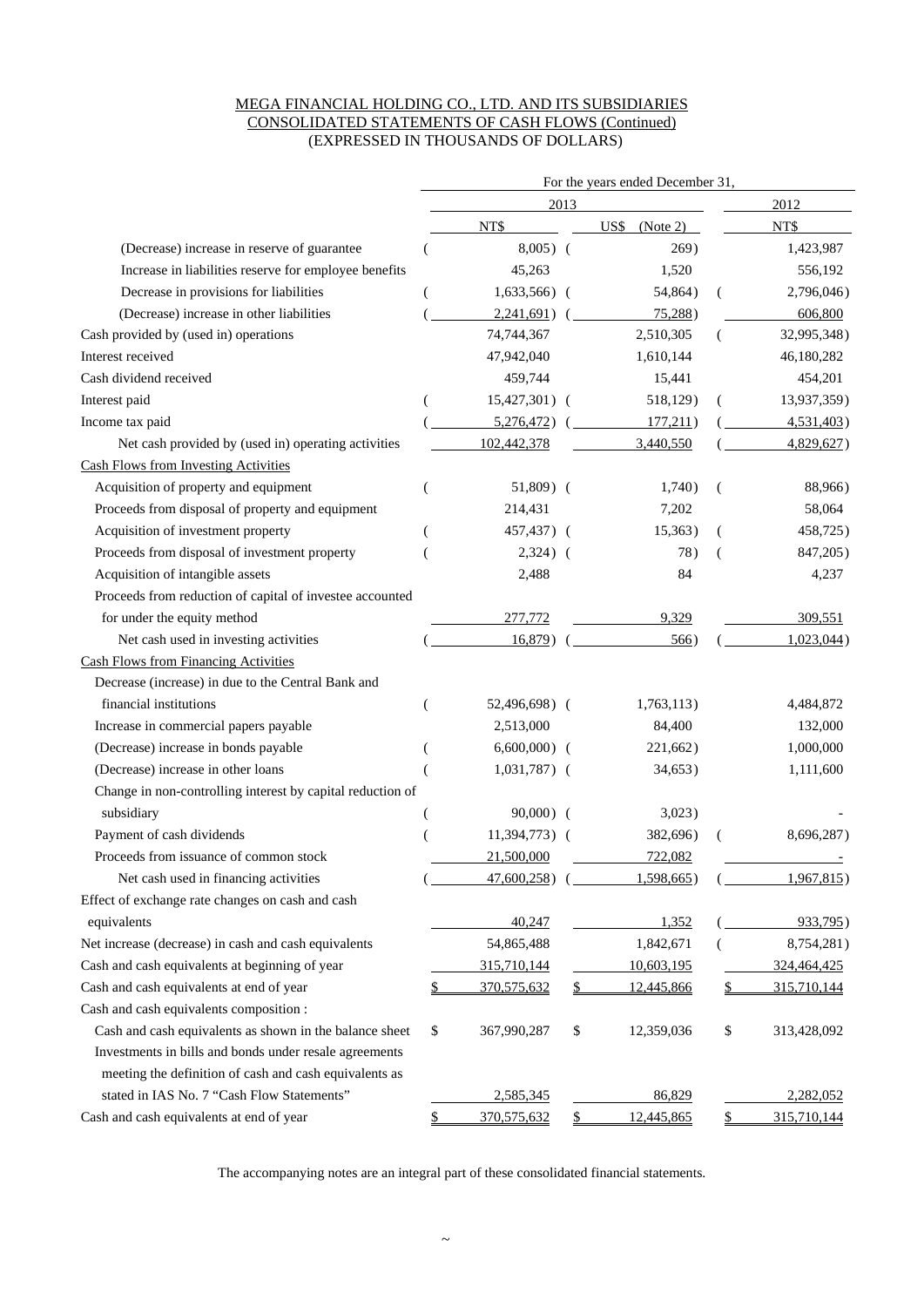#### MEGA FINANCIAL HOLDING CO., LTD. BALANCE SHEETS DECEMBER 31, (EXPRESSED IN THOUSANDS OF DOLLARS)

| <b>ASSETS</b>                           |    | 2013           |           | 2012<br><b>LIABILITIES AND EQUITY</b> |             |                                                            | 2013 | 2012        |           |        |             |
|-----------------------------------------|----|----------------|-----------|---------------------------------------|-------------|------------------------------------------------------------|------|-------------|-----------|--------|-------------|
|                                         |    | NT\$           | US\$      |                                       | NT\$        |                                                            |      | NT\$        | US\$      |        | NT\$        |
| Assets                                  |    |                |           |                                       |             | Liabilities                                                |      |             |           |        |             |
| Cash and cash equivalents               | \$ | 1,044,333 \$   | 35,074    | -\$                                   | 77,292      | Financial liabilities at fair value through profit or loss | S    | $-5$        |           | $-$ \$ | 1,200       |
| Receivables, net                        |    |                |           |                                       | 158         | Commercial papers payable-Net                              |      |             |           |        | 881,079     |
| Current income tax assets               |    | 630,319        | 21,170    |                                       | 857,313     | Payables                                                   |      | 11,975,327  | 402,194   |        | 10,841,536  |
| Available-for-sale financial assets-Net |    | 5,550,855      | 186,427   |                                       | 5,143,167   | Current income tax liabilities                             |      | 121,298     | 4,074     |        | 1,376,534   |
| Equity investments accounted for        |    |                |           |                                       |             | Bonds payable                                              |      | 11,998,677  | 402,978   |        | 16,049,668  |
| by the equity method, net               |    | 256,786,037    | 8,624,216 |                                       | 231,773,613 | Provisions for liabilities                                 |      | 52,431      | 1,761     |        | 56,510      |
| Other financial assets, net             |    | 758,293        | 25,467    |                                       | 758,293     | Deferred tax liabilities                                   |      | 2,168       | 73        |        | 1,026       |
| Property and equipment, net             |    | 771,442        | 25,909    |                                       | 783,919     | Other liabilities                                          |      | 2,086       | 70        |        | 2,257       |
| Deferred tax assets, net                |    | 7,737          | 260       |                                       | 7,737       | <b>Total Liabilities</b>                                   |      | 24,151,987  | 811,150   |        | 29,209,810  |
| Other assets, net                       |    | 8,507          | 286       |                                       | 8,012       | Equity                                                     |      |             |           |        |             |
|                                         |    |                |           |                                       |             | Common stock                                               |      | 124,498,240 | 4,181,301 |        | 114,498,240 |
|                                         |    |                |           |                                       |             | Capital surplus                                            |      | 55,271,623  | 1,856,310 |        | 43,425,270  |
|                                         |    |                |           |                                       |             | Retained earnings                                          |      |             |           |        |             |
|                                         |    |                |           |                                       |             | Legal reserve                                              |      | 22,220,204  | 746,270   |        | 20,066,890  |
|                                         |    |                |           |                                       |             | Special reserve                                            |      | 2,547,719   | 85,566    |        | 2,569,119   |
|                                         |    |                |           |                                       |             | Inappropriate retained earnings                            |      | 36,766,912  | 1,234,825 |        | 29,461,030  |
|                                         |    |                |           |                                       |             | Other equity                                               |      | 100,838     | 3,386     |        | 179,145     |
|                                         |    |                |           |                                       |             | Total equity                                               |      | 241,405,536 | 8,107,659 |        | 210,199,694 |
| TOTAL ASSETS                            |    | 265,557,523 \$ | 8,918,809 |                                       |             | 239,409,504 TOTAL LIABILITIES AND EQUITY                   |      | 265,557,523 | 8,918,809 |        | 239,409,504 |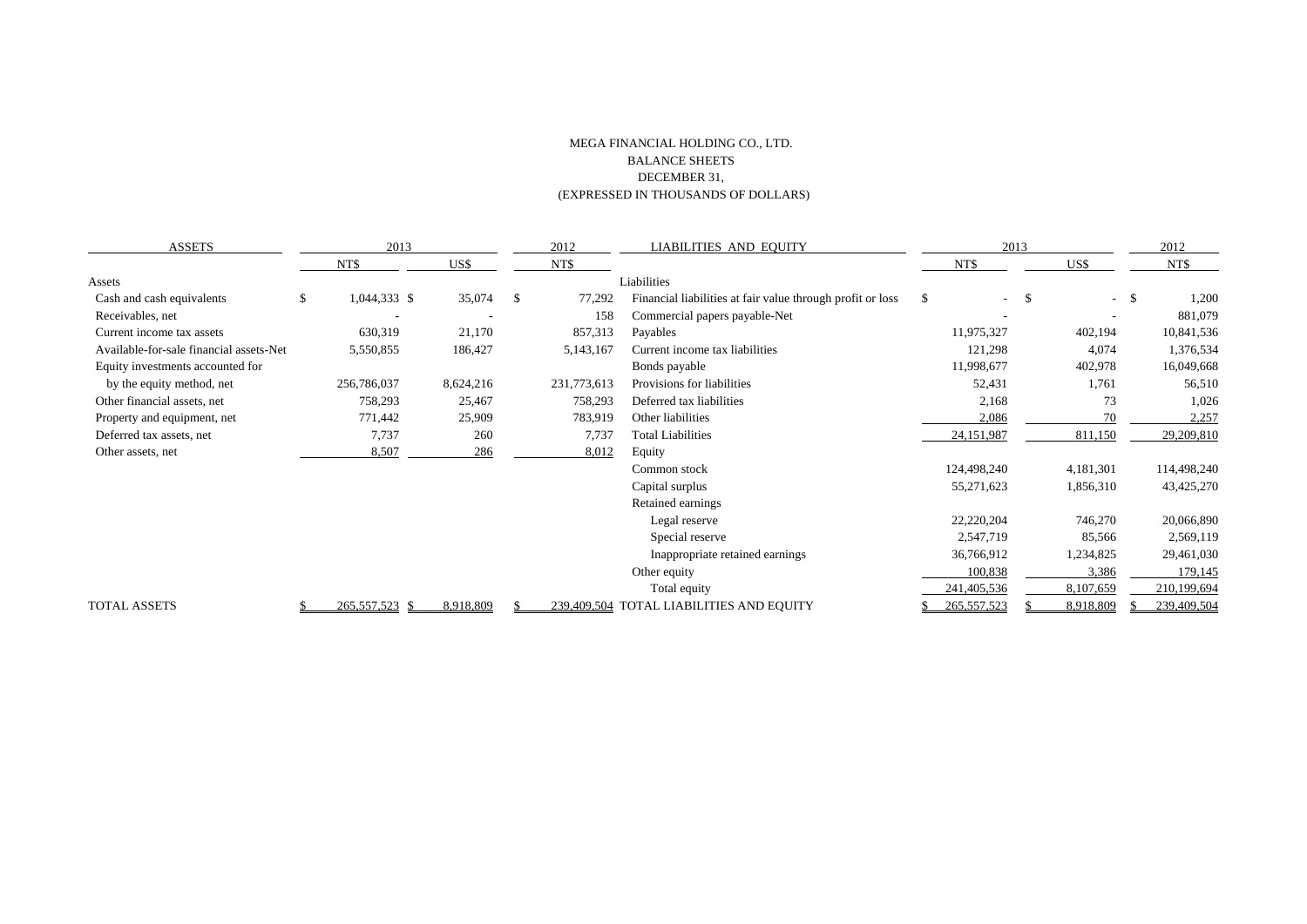#### MEGA FINANCIAL HOLDING CO., LTD. STATEMENTS OF COMPREHENSIVE INCOME FOR THE YEARS ENDED DECEMBER 31, (Expressed in Thousands of Dollars, except earnings per share amounts)

|                                                |                    |              | For the years ended December 31, |               |                    |
|------------------------------------------------|--------------------|--------------|----------------------------------|---------------|--------------------|
|                                                | 2013               |              |                                  |               | 2012               |
|                                                | NT\$               |              | US\$                             |               | NT\$               |
| Revenues                                       |                    |              |                                  |               |                    |
| Interest income                                | \$<br>4,732        | \$           | 159                              | \$            | 27,319             |
| Financial assets and liabilities at fair value |                    |              |                                  |               |                    |
| through profit or loss                         | 1,200              |              | 40                               |               |                    |
| Share of profit of associates and joint        |                    |              |                                  |               |                    |
| ventures accounted for under equity            |                    |              |                                  |               |                    |
| method                                         | 23,768,937         |              | 798,285                          |               | 21,911,931         |
| Other revenue except for interest income       | 6,895              |              | 232                              |               | 33,057             |
| Total revenue                                  | 23,781,764         |              | 798,716                          |               | 21,972,307         |
| Expenses and losses                            |                    |              |                                  |               |                    |
| Interest expense                               | $290,181)$ (       |              | $9,746)$ (                       |               | 361,053)           |
| Loss from financial assets and liabilities at  |                    |              |                                  |               |                    |
| fair value through profit and loss             |                    |              |                                  |               | 1,200)             |
| Foreign exchange loss                          | 4)                 |              |                                  |               | 2)                 |
| Impairment loss on financial assets measured   |                    |              |                                  |               |                    |
| at cost                                        |                    |              |                                  |               | 1,039              |
| Employee benefit expense                       | $229,477$ ) (      |              | $7,707$ ) (                      |               | 247,212)           |
| Depreciation and amortization expense          | $19,055$ )(        |              | $640)$ (                         |               | 21,806)            |
| Other business and administrative expenses     | $88,166$ ) (       |              | $2,961)$ (                       |               | 79,420)            |
| Total expenses and losses                      | $626,883)$ (       |              | 21,054)                          |               | 711,732)           |
| Income before Income Tax from Continuing       |                    |              |                                  |               |                    |
| Operations                                     | 23, 154, 881       |              | 777,662                          |               | 21,260,575         |
| Income tax expense                             | $665,649$ )        |              | 22,356)                          |               | 475,927)           |
| Net Income                                     | 22,489,232         | \$           | 755,306                          | \$            | 20,784,648         |
| Other comprehensive income                     |                    |              |                                  |               |                    |
| Unrealized gain (loss) on valuation of         |                    |              |                                  |               |                    |
| available-for-sale financial assets            | 407,687            |              | 13,692<br>$\overline{ }$         |               | 136,026)           |
| Actuarial gain on defined benefit plan         | 6,716              |              | 226                              |               | 6,037              |
| Share of other comprehensive income of         |                    |              |                                  |               |                    |
| associates and joint ventures accounted        |                    |              |                                  |               |                    |
| for under equity method                        | $948,198$ ) (      |              | $31,845$ ) (                     |               | 1,940,624)         |
| Income tax relating to the components of       |                    |              |                                  |               |                    |
| other comprehensive income                     | 1,142)             |              | 38)                              |               | 1,026              |
| Other comprehensive loss for the period, net   |                    |              |                                  |               |                    |
| of tax                                         | 534,937)           |              | $17,965$ ) (                     |               | 2,071,639)         |
| Total comprehensive income for the period      | \$<br>21,954,295   | \$           | 737,341                          | $\mathcal{S}$ | 18,713,009         |
| Basic Earnings Per Share (in dollars)          | <b>After Taxes</b> |              | <b>After Taxes</b>               |               | <b>After Taxes</b> |
| Net Income from Continuing Operations          | \$<br>1.96         | $\mathsf{S}$ | 0.07                             | \$            | 1.82               |
| Diluted Earnings Per Share (in dollars)        | <b>After Taxes</b> |              | <b>After Taxes</b>               |               | <b>After Taxes</b> |
| Net Income from Continuing Operations          | <u>1.96</u>        | \$           | 0.07                             | \$            | 1.82               |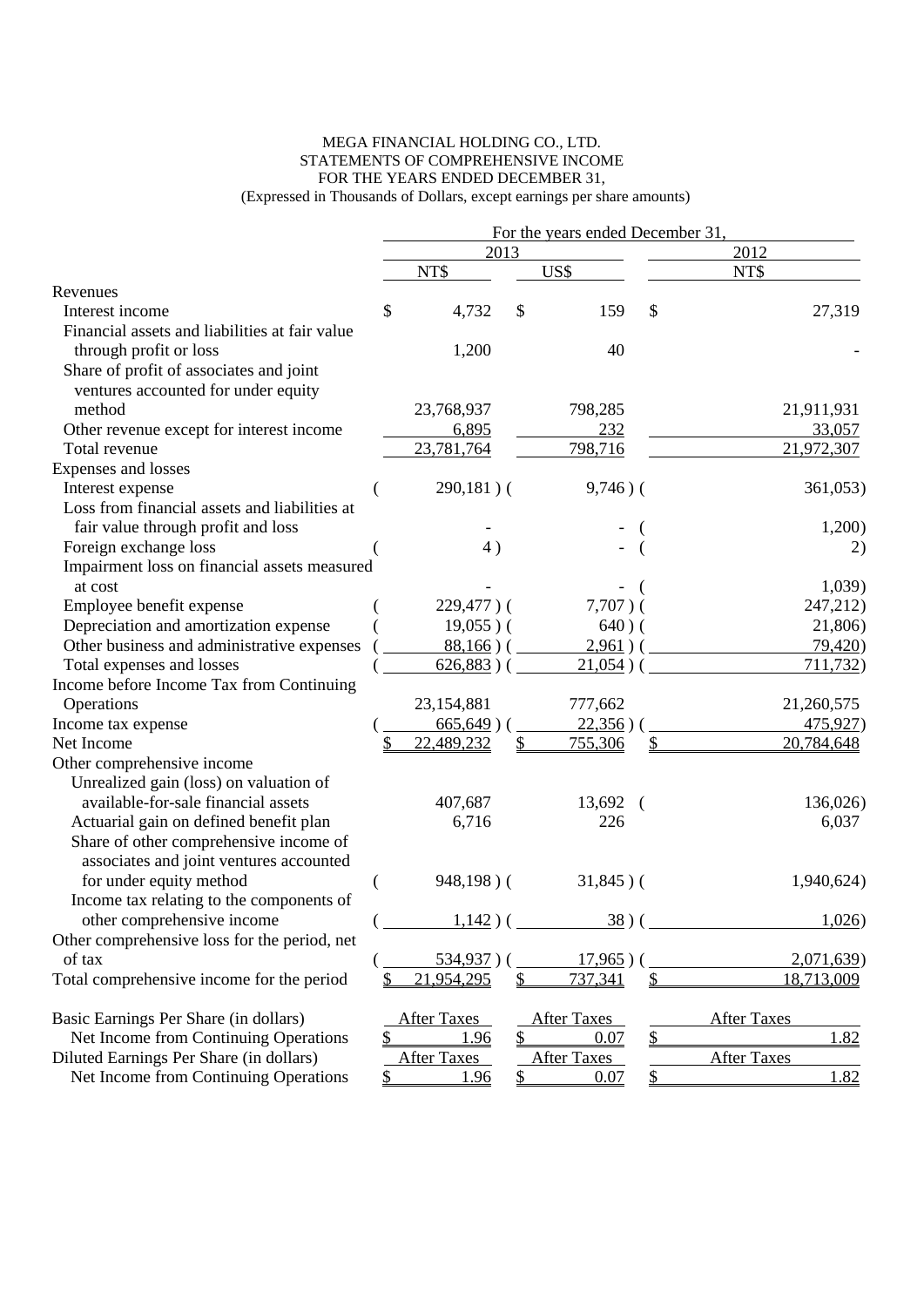#### MEGA FINANCIAL HOLDING CO., LTD. STATEMENTS OF CHANGES IN EQUITY FOR THE YEARS ENDED DECEMBER 31, 2013 AND 2012 (Expressed in Thousands of NT Dollars)

|                                                                                |                     |                  | <b>Retained Earnings</b> |       |                 |                                    | Other equity interest                                                    |               |                                                              |               |             |
|--------------------------------------------------------------------------------|---------------------|------------------|--------------------------|-------|-----------------|------------------------------------|--------------------------------------------------------------------------|---------------|--------------------------------------------------------------|---------------|-------------|
|                                                                                | Common stock        | Capital surplus  | Legal reserve            |       | Special reserve | Unappropriate<br>retained earnings | Exchange differences on<br>translation of foreign<br>financial statement |               | Unrealized gain on<br>available-for-sale<br>financial assets |               | Total       |
| For the year ended December 31, 2012                                           |                     |                  |                          |       |                 |                                    |                                                                          |               |                                                              |               |             |
| Balance, January 1, 2012                                                       | 112,806,148<br>S.   | \$43,426,403     | 18,298,900 \$<br>-\$     |       | 2,766,584 \$    | 22,828,132                         | - \$<br>$\sim$                                                           | <sup>\$</sup> | 956,830 \$                                                   |               | 201,082,997 |
| Earnings distribution for 2011                                                 |                     |                  |                          |       |                 |                                    |                                                                          |               |                                                              |               |             |
| Legal reserve                                                                  |                     |                  | 1,767,990                |       | - (             | 1,767,990)                         |                                                                          |               |                                                              |               |             |
| Cash dividends                                                                 |                     |                  |                          |       | $-$ (           | 9,588,523)                         |                                                                          |               | $  -$                                                        |               | 9,588,523)  |
| Stock dividends distributable                                                  | 1,692,092           |                  |                          |       | $-$ (           | 1,692,092)                         |                                                                          |               |                                                              |               |             |
| Capital surplus                                                                |                     | 1,133)           |                          |       |                 |                                    |                                                                          |               |                                                              |               | 1,133)      |
| Appropriation for special reserve<br>Offsetting bad debt reversed from special |                     |                  |                          | - (   | 190,793)        | 190,793                            |                                                                          |               |                                                              |               |             |
| reserve                                                                        |                     |                  |                          | - (   | 6,656           |                                    |                                                                          |               |                                                              |               | 6,656       |
| Disposal of land transferred as special reserve                                |                     |                  |                          | $-$ ( | 16)             | 16                                 |                                                                          |               |                                                              |               |             |
| Profit for the year                                                            |                     |                  |                          |       |                 | 20,784,648                         |                                                                          |               |                                                              |               | 20,784,648  |
| Other comprehensive income for the year                                        |                     |                  |                          |       |                 | 1,293,954)                         | 944,493)                                                                 |               | 166,808                                                      |               | 2,071,639)  |
| Balance, December 31, 2012                                                     | 114,498,240         | \$43.425.270     | 20.066.890               |       | 2.569.119       | 29.461.030                         | 944.493                                                                  |               | 1.123.638                                                    |               | 210,199,694 |
| For the year ended December 31, 2013                                           |                     |                  |                          |       |                 |                                    |                                                                          |               |                                                              |               |             |
| Balance, January 1, 2013                                                       | 114,498,240\$<br>S. | 43,425,270       | 20,066,890 \$<br>-\$     |       | 2,569,119 \$    | 29,461,030 (\$                     | 944,493) \$                                                              |               | 1,123,638                                                    | $\mathbf{\$}$ | 210,199,694 |
| Earnings distribution for 2012                                                 |                     |                  |                          |       |                 |                                    |                                                                          |               |                                                              |               |             |
| Legal reserve                                                                  |                     |                  | 2,153,314                |       | $-$ (           | 2,153,314)                         |                                                                          |               |                                                              |               |             |
| Cash dividends                                                                 |                     |                  |                          |       | $-1$            | 12,594,806)                        |                                                                          |               | $-$ (                                                        |               | 12,594,806) |
| Disposal of land transferred as special reserve                                |                     |                  |                          | - (   | 21,400)         | 21,400                             |                                                                          |               |                                                              |               |             |
| Profit for the year                                                            |                     |                  |                          |       |                 | 22,489,232                         |                                                                          |               |                                                              |               | 22,489,232  |
| Other comprehensive income for the year                                        |                     |                  |                          |       |                 | 456,630)                           | $43,114$ (                                                               |               | $121,421$ (                                                  |               | 534,937)    |
| Issuance of common stock                                                       | 10,000,000          | 11,500,000       |                          |       |                 |                                    |                                                                          |               |                                                              |               | 21,500,000  |
| Share based payment transactions                                               |                     | 346,353          |                          |       |                 |                                    |                                                                          |               |                                                              |               | 346,353     |
| Balance, December 31, 2013                                                     | 124,498,240         | S.<br>55,271,623 | 22,220,204               |       | 2.547.719 \$    | 36,766,912 (\$                     | 901,379)                                                                 |               | 1.002.217                                                    |               | 241,405,536 |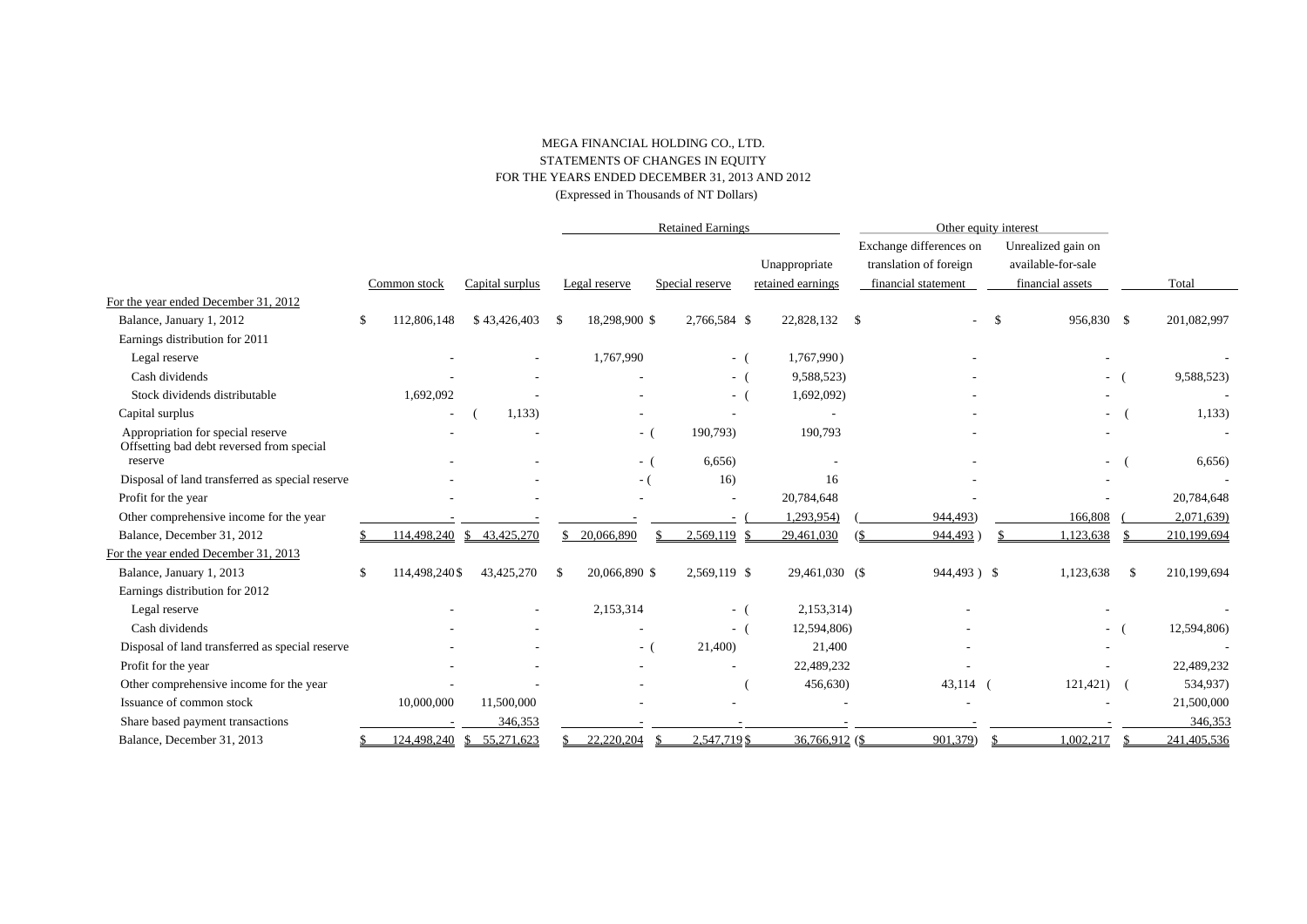#### MEGA FINANCIAL HOLDING CO., LTD. STATEMENTS OF CHANGES IN EQUITY FOR THE YEAR ENDED DECEMBER 31, 2013 (Expressed in Thousands of US Dollars)

|                                                 |                |                 |                          |     | <b>Retained Earnings</b> |                          |  |                                    | Other equity interest                                                    |                                                              |           |
|-------------------------------------------------|----------------|-----------------|--------------------------|-----|--------------------------|--------------------------|--|------------------------------------|--------------------------------------------------------------------------|--------------------------------------------------------------|-----------|
|                                                 | Common stock   | Capital surplus |                          |     | Legal reserve            | Special reserve          |  | Unappropriate<br>retained earnings | Exchange differences on<br>translation of foreign<br>financial statement | Unrealized gain on<br>available-for-sale<br>financial assets | Total     |
| For the year ended December 31,2013             |                |                 |                          |     |                          |                          |  |                                    |                                                                          |                                                              |           |
| Balance, January 1, 2013                        | 3,845,449<br>Ж | - 5             | 1,458,448                | \$. | 673,951 \$               | 86,284 \$                |  | 989,455 (\$                        | $31,721$ \$                                                              | 37,738 \$                                                    | 7,059,603 |
| Earnings distribution for 2012                  |                |                 | $\overline{\phantom{a}}$ |     |                          | ۰.                       |  | $\overline{\phantom{a}}$           | $\overline{\phantom{a}}$                                                 |                                                              |           |
| Legal reserve                                   |                |                 | $\sim$                   |     | 72,320                   | $\sim$ 100 $\mu$         |  | 72,320)                            |                                                                          | $\overline{\phantom{a}}$                                     |           |
| Cash dividends                                  |                |                 |                          |     | $\overline{\phantom{a}}$ | $\sim$                   |  | 422,999)                           | $\overline{\phantom{a}}$                                                 | $\sim$                                                       | 422,999)  |
| Disposal of land transferred as special reserve |                |                 |                          |     | $\sim$                   | 719)                     |  | 719                                |                                                                          |                                                              |           |
| Profit for the year                             |                |                 |                          |     |                          | $\overline{\phantom{a}}$ |  | 755,306                            |                                                                          |                                                              | 755,306   |
| Other comprehensive income for the year         |                |                 |                          |     |                          | $\sim$                   |  | 15,336)                            | 1,448                                                                    | 4,078)                                                       | 17,966)   |
| Issuance of common stock                        | 335,852        |                 | 386,230                  |     | $\overline{\phantom{a}}$ | $\overline{\phantom{a}}$ |  | $\overline{\phantom{a}}$           | $\overline{\phantom{a}}$                                                 |                                                              | 722,082   |
| Share based payment transaction                 |                |                 | 11,632                   |     |                          |                          |  |                                    |                                                                          |                                                              | 11,632    |
| Balance, December 31, 2013                      | 4,181,301      |                 | 1,856,310                |     | 746,270                  | 85,566 \$                |  | $1,234,825$ (\$)                   | 30,273                                                                   | 33,660                                                       | 8,107,659 |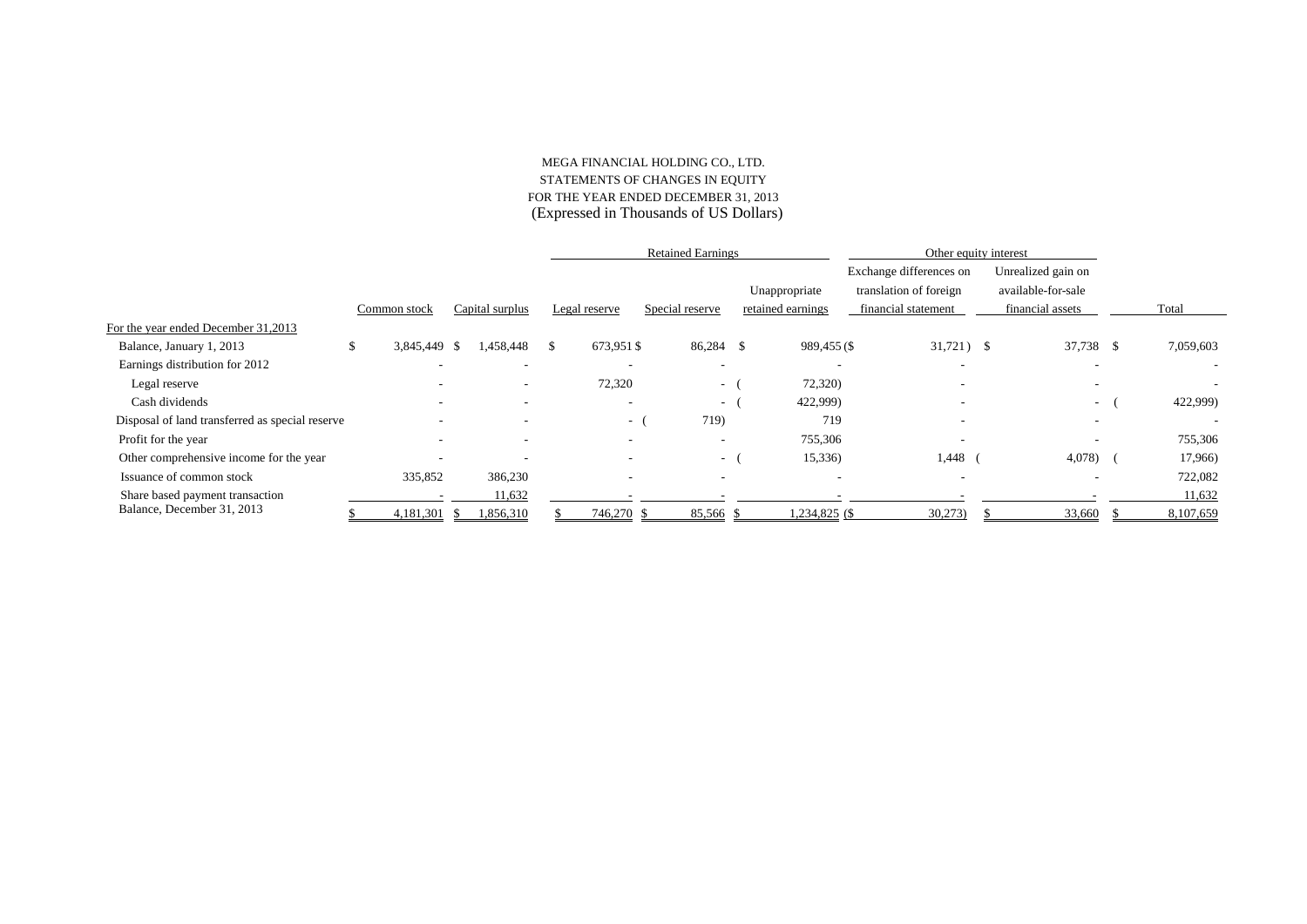#### MEGA FINANCIAL HOLDING CO., LTD. STATEMENTS OF CASH FLOWS FOR THE YEARS ENDED DECEMBER 31, (Expressed in Thousands of Dollars)

|                                                              |          |                | 2013 |               | 2012             |  |  |
|--------------------------------------------------------------|----------|----------------|------|---------------|------------------|--|--|
|                                                              |          | NT\$           |      | US\$          | NT\$             |  |  |
| <b>Cash Flows from Operating Activities</b><br>Net income    | \$       | 23,154,881     | \$   | 777,662       | \$<br>21,260,575 |  |  |
| Adjustments to reconcile profit before tax to net cash       |          |                |      |               |                  |  |  |
| provided by operating activities:                            |          |                |      |               |                  |  |  |
| Income and expenses having no effect on cash flows           |          |                |      |               |                  |  |  |
| Depreciation                                                 |          | 15,535         |      | 522           | 16,834           |  |  |
| Amortization                                                 |          | 3,520          |      | 118           | 4,972            |  |  |
| Loss on financial asset impairment                           |          |                |      |               | 1,039            |  |  |
| Interest expense                                             |          | 290,181        |      | 9,746         | 361,053          |  |  |
| Interest income                                              |          | $4,732)$ (     |      | $159)$ (      | 27,319)          |  |  |
| Dividend income                                              |          | $1,531)$ (     |      | $51)$ (       | 1,948)           |  |  |
| Share based payment transaction                              |          | 2,054          |      | 69            |                  |  |  |
| Share of profit of associates accounted for under            |          |                |      |               |                  |  |  |
| equity method                                                | (        | 23,768,937) (  |      | 798,285) (    | 21,911,931)      |  |  |
| Changes in assets/liabilities relating to operating activiti |          |                |      |               |                  |  |  |
| Changes in assets relating to operating activities           |          |                |      |               |                  |  |  |
| Decrease in receivables                                      |          | 158            |      | 5             |                  |  |  |
| (Increase) decrease in other assets                          | (        | $4,015)$ (     |      | 135)          | 198              |  |  |
| Changes in liabilities relating to operating activities      |          |                |      |               |                  |  |  |
| (Decrease) increase in financial liabilities at fair         |          |                |      |               |                  |  |  |
| value through profit or loss                                 | $\left($ | $1,200)$ (     |      | 40)           | 1,200            |  |  |
| (Decrease) increase in payables                              |          | $16,801)$ (    |      | 564)          | 20,419           |  |  |
| Increase in provisions for liabilities                       |          | 2,637          |      | 89            | 3,083            |  |  |
| (Decrease) increase in other liabilities                     |          | 171)           |      | 6)            | 649              |  |  |
| Net cash used in operations                                  |          | 328,421) (     |      | $11,029$ (    | 271,176)         |  |  |
| Interest received                                            |          | 4,732          |      | 159           | 27,319           |  |  |
| Cash dividend received                                       |          | 13,154,143     |      | 441,785       | 11,772,053       |  |  |
| Interest paid                                                | (        | 322,655) (     |      | $10,836)$ (   | 314,912)         |  |  |
| Income tax paid                                              |          | 1,693,890      |      | $56,890$ ) (  | 98,720)          |  |  |
| Net cash provided by operating activities                    |          | 10,813,909     |      | 363,189       | 11,114,564       |  |  |
| <b>Cash Flows from Investing Activities</b>                  |          |                |      |               |                  |  |  |
| Acquisition of investment property                           | (        | $3,058$ (      |      | $103)$ (      | 16,688)          |  |  |
| Proceeds from reduction of capital of investee               |          |                |      |               |                  |  |  |
| accounted for under the equity method                        |          |                |      |               | 2,814            |  |  |
| Acquisition of equity investments accounted for              |          |                |      |               |                  |  |  |
| by the equity method                                         |          | $15,000,000$ ( |      | $503,778$ ) ( | $7,191,000$ )    |  |  |
| Net cash used in investing activities                        |          | $15,003,058$ ( |      | $503,881$ ) ( | 7,204,874)       |  |  |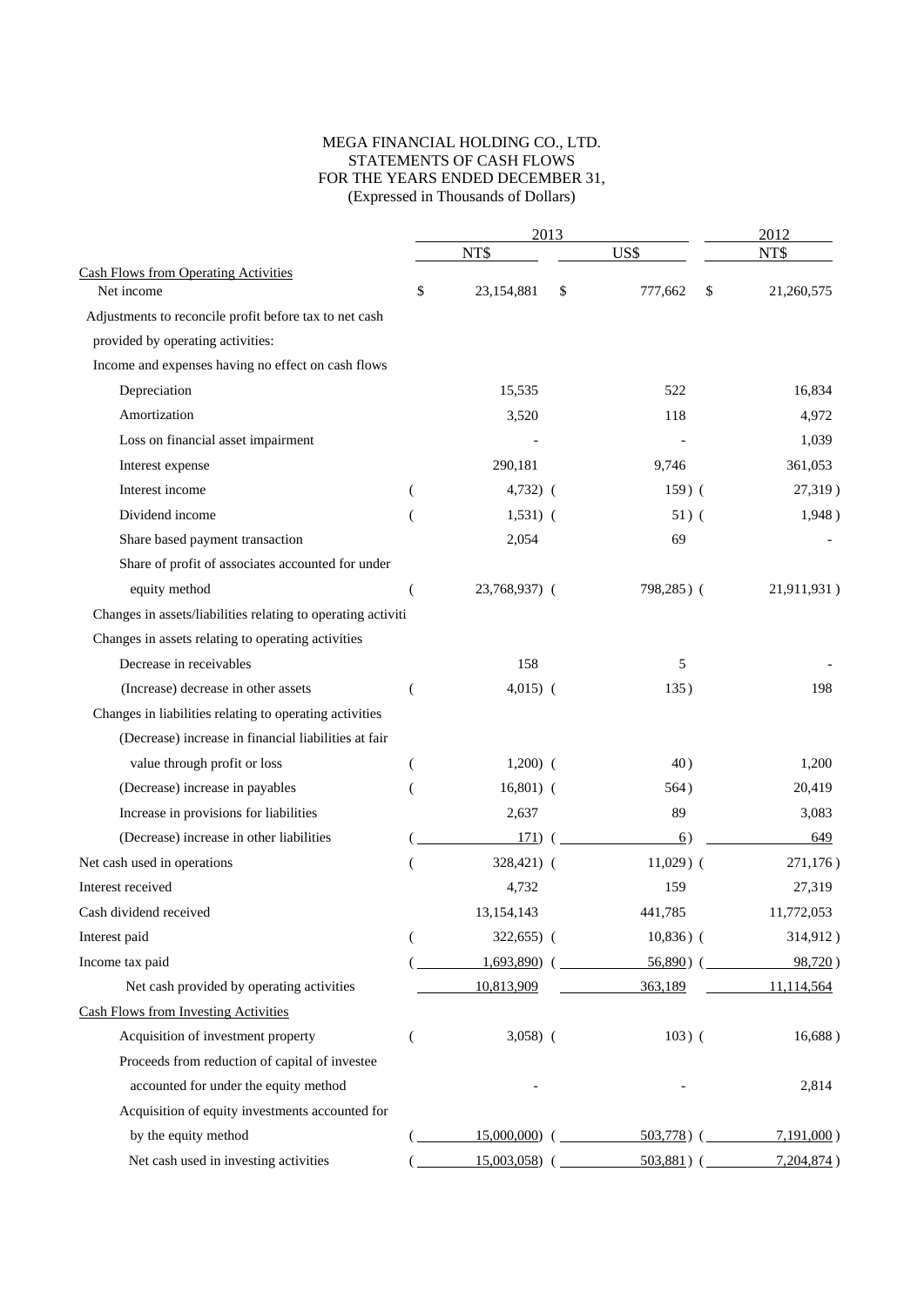#### MEGA FINANCIAL HOLDING CO., LTD. STATEMENTS OF CASH FLOWS FOR THE YEARS ENDED DECEMBER 31, 2013 AND 2012 (Expressed in Thousands of NT Dollars)

|                                                      |     | 2013            |      | 2012     |   |            |
|------------------------------------------------------|-----|-----------------|------|----------|---|------------|
| <b>Cash Flows from Financing Activities</b>          |     | NT\$            | US\$ |          |   | NT\$       |
| (Decrease) increase in commercial papers payable     | (\$ | 882,000) (\$    |      | 29,622)  | S | 882,000    |
| Decrease in bonds payable                            |     | $4,100,000$ (   |      | 137,699) |   | 300,000    |
| Payment in cash dividends                            |     | $11,361,810)$ ( |      | 381,589) |   | 8,691,247) |
| Insurance of common stock                            |     | 21,500,000      |      | 722,081  |   |            |
| Net cash provided by financing activities            |     | 5,156,190       |      | 173,171  |   | 8,109,247  |
| Net increase (decrease) in cash and cash equivalents |     | 967,041         |      | 32,478   |   | 4,199,557) |
| Cash and cash equivalents at beginning of year       |     | 77,292          |      | 2,596    |   | 4.276.849  |
| Cash and cash equivalents at end of year             |     | 1,044,333       |      | 35,074   |   | 77,292     |

 $\sim$